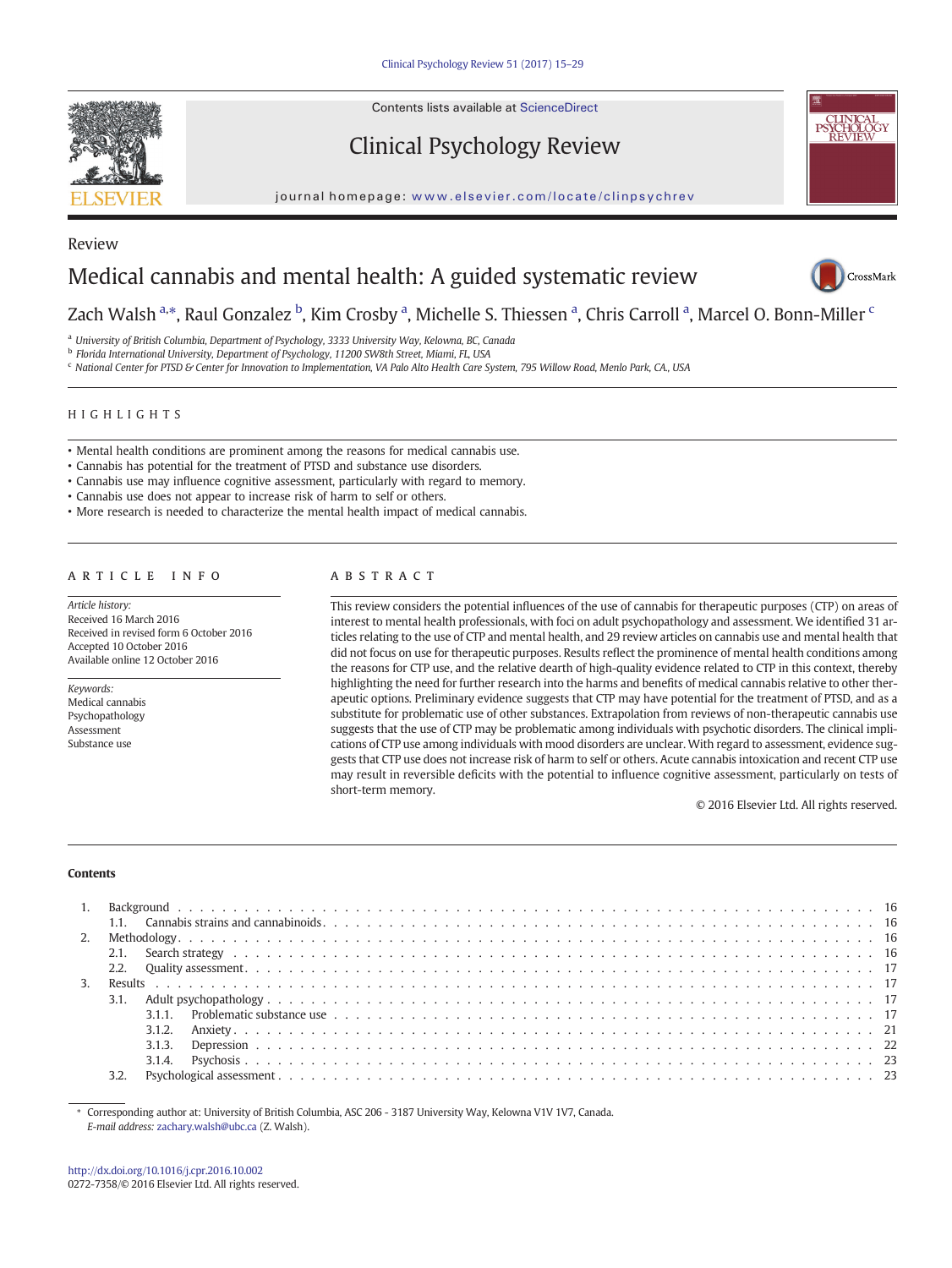|  | ,我们也不会有什么?""我们的人,我们也不会有什么?""我们的人,我们也不会有什么?""我们的人,我们也不会有什么?""我们的人,我们也不会有什么?""我们的人 |  |  |  |
|--|----------------------------------------------------------------------------------|--|--|--|

# 1. Background

The first decades of the 21st century have witnessed a dramatic resurgence of interest in the therapeutic potential of cannabis. In response, a growing number of countries and jurisdictions have initiated or expanded programs to allow legal access to cannabis for therapeutic purposes (CTP). Although the majority of CTP programs specifically focus on the use of cannabis for symptoms associated with physical health disorders (e.g. arthritis, cancer, chronic pain; see [Belendiuk,](#page-11-0) [Baldini, & Bonn-Miller, 2015](#page-11-0) for a [review](cran:review)), a substantial portion of CTP use aims to address mental health concerns, and CTP users evince substantial levels of psychiatric comorbidity [\(Bonn-Miller, Boden, Bucossi,](#page-11-0) [& Babson, 2014; Walsh et al., 2013\)](#page-11-0). As such, mental health practitioners are increasingly likely to encounter CTP use in the course of clinical practice.

Cannabis is among the world's most widely used psychoactive substances, and the associations between cannabis use, cognition, and mental health have been the subject of substantial research. Nonetheless, the implications of CTP use for mental health remain somewhat unclear as extant research has focused primarily on negative consequences associated with illicit, non-medical use of cannabis (NMC), and although this research can contribute to understanding the potential consequences of CTP use, differences in comorbidity, motivations, and patterns of use complicate generalizing from NMC to CTP. In order to provide a comprehensive [review](cran:review) and synthesis of the literature regarding the impact of CTP on issues of concern to mental health practitioners, the current review integrates parallel reviews of the nascent research on CTP and the more developed research on NMC.

# 1.1. Cannabis strains and cannabinoids

User reports and pharmacological analyses unequivocally point to diversity across types - or strains - of herbal cannabis and understanding the diverse consequences of cannabis use may be furthered by the appreciation of the variety of agents that underlie the psychoactivity of cannabis. Herbal cannabis may contain over 100 distinct cannabinoid compounds that are unique to cannabis, several of which have proven, or potential, psychoactive [effects](cran:effects). The most prominent and well-characterized cannabinoids are  $\Delta^9$  – THC (THC) and cannabidiol (CBD), with THC being the primary agent responsible for the psychoactivity of cannabis ([Schier et al., 2012\)](#page-14-0). The distinct influences of THC and CBD are particularly salient with regard to psychosis and anxiety where they may exert contradictory influences ([Crippa et al., 2009; Zuardi, Crippa,](#page-12-0) [Hallak, Moreira, & Guimarães, 2006](#page-12-0)). Strains of cannabis vary substantially with regard to concentrations of THC and CBD, and adding complexity to the unique and combined influences of THC and CBD are the still obscure influences of the many other cannabinoids and terpenes that are present to differing degrees across strains. These diverse constituents have been proposed to engage in interactions described as entourage [effects](cran:effects) ([Russo, 2011](#page-13-0)), such that strains of cannabis with distinct profiles of THC, CBD, and other constituents may differ with regard to psychoactive and therapeutic [effects](cran:effects) ([Russo & Guy, 2006; Russo &](#page-13-0) [McPartland, 2003; Schier et al., 2012](#page-13-0)).

The phenomenological importance of strain-type is reflected in a recent study in which over 80% of CTP users reported variable effectiveness across strains [\(Walsh et al., 2013\)](#page-14-0). Popular discourse and promotion of CTP also tout salutary features of distinct strains (e.g., Leafl[y.com](http://Leafly.com)), and federal health authorities have allowed for such distinctions to be included – with caveats - on product labelling (e.g. Health Canada). Percentages of THC and CBD content are prominent features of strain distinctions, as is the still-debated botanical distinction between Cannabis sativa and Cannabis indica, with the former reputed to have more stimulating [effects](cran:effects) and the later putatively more sedative. However, although there are clear pharmacological and morphological differences across strains, evidence germane to this topic is not strong, as few human studies have compared the [effects](cran:effects) of differing levels of cannabinoids ([Ilan, Gevins, Coleman, ElSohly, & de Wit, 2005; Wachtel,](#page-12-0) [ElSohly, Ross, Ambre, & de Wit, 2002](#page-12-0)), and methodological factors complicate generalizing from the relatively limited range compared in these studies to the diverse strains and products available to many CTP users [\(Russo & McPartland, 2003](#page-13-0)). Estimating the relative effectiveness of different cannabis strains for diverse outcomes requires further research; nonetheless, strain-level differences are salient to CTP users and are promising candidates to help explain the apparently divergent [effects](cran:effects) of cannabis.

# 2. Methodology

To systematically [review](cran:review) research elucidating the influence of CTP use on adult psychopathology and psychological assessment, we comprehensively [review](cran:review) studies of CTP and meta-[review](cran:review) studies of NMC. Throughout, we adopt an integrative approach that allows for [review](cran:review) of diverse methodologies including longitudinal, cross-sectional, and lab-based studies ([Whittemore & Kna](#page-14-0)fl, 2005). The [review](cran:review) is organized as mini-[reviews](cran:review) of areas of interface between CTP and clinical practice, with discussion of implications, quality of evidence, and areas requiring further investigation. Topics [review](cran:review)ed include substance use, anxiety, affective, and psychotic disorders, cognitive functioning, and risk for harm to self and others.

# 2.1. Search strategy

Our inclusion of research from medical and nonmedical contexts involved a mixed search methodology. To identify research on CTP use we searched electronic databases (Psycinfo, Medline) for all published studies between 1960 and September 2015 on medical OR therapeutic cannabis OR marijuana AND anxiety disorder, posttraumatic stress disorder, social anxiety disorder, substance dependence, substance abuse, substance use disorder, tobacco, cocaine, alcohol, opiates, heroin, amphetamine, depression, bipolar, mania, mood disorder, psychosis, schizophrenia, neuropsychology, neurocognitive, IQ, intelligence, violence, intimate partner violence, suicide, suicide risk. Article titles and abstracts were [reviewe](cran:review)d and studies were included if they addressed the association of CTP use with these outcomes [\(Fig. 1](#page-2-0)). The literature on NMC and mental health is voluminous and diverse, thus we conducted a more guided and exclusive [review](cran:review) focusing on meta-analytic and systematic [review](cran:review)s using a strategy parallel to that described above, but omitting the terms medical OR therapeutic, and adding the terms review OR meta-analysis OR meta-analytic ([Fig. 2](#page-2-0)).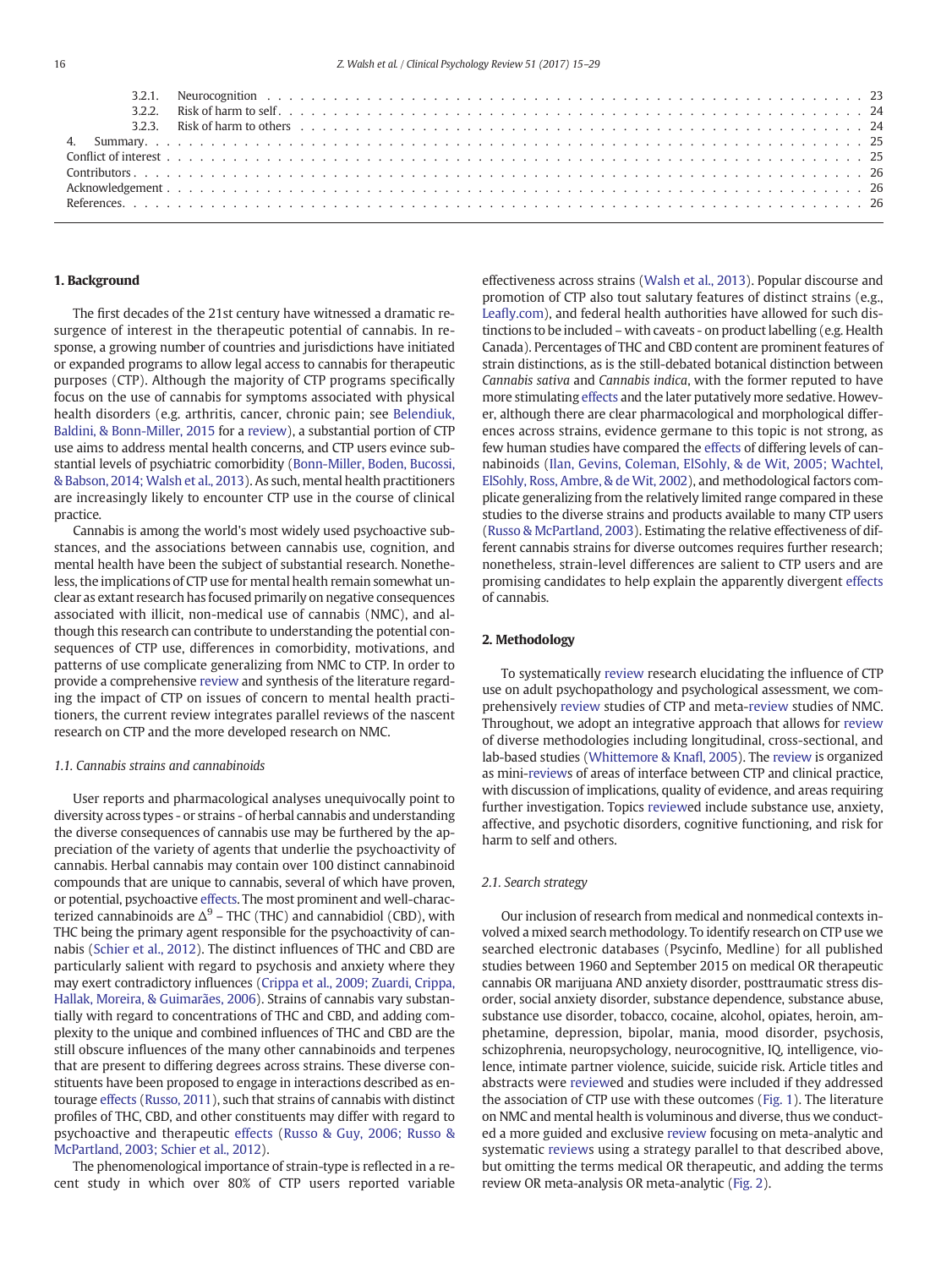<span id="page-2-0"></span>

# 2.2. Quality assessment

Studies of CTP were predominantly cross-sectional and we assessed the quality of these studies on a 10-point scale based on a version of the Newcastle-Ottawa Scale ([Wells et al., 2000\)](#page-14-0) adapted to evaluate crosssectional studies [\(Herzog et al., 2013\)](#page-12-0). Assessment was based on dimensions including measurement of outcome, sample selection, and comparability of groups. Reviews of NMC were assessed using the AMSTAR checklist which evaluates the quality of reviews along 11 face-valid criteria ([Shea et al., 2007](#page-14-0)). For both measures higher scores indicate better quality of evidence.

# 3. Results

Our CTP search identified 31 studies, with a total of 23,850 participants. Of these studies 87% (27) were cross-sectional and 68% (21) were US samples. Recruitment from medical cannabis dispensaries was the most frequent method of data collection (42% (13)), followed by recruitment from clinics that specialize in disorders for which CPT use is prominent (e.g. pain, M.S.) (19% (6)), and reviews of records from clinics that focus on providing assessments for eligibility to access CTP (19% (6)). Evaluation of the quality of the CTP studies indicated that most were not of methodologically high quality ([Table 1\)](#page-3-0); ratings ranged from 3 to 7 of a possible 10 points and with a median rating of 4. Preliminary review of our NMC search identified several reviews related to cannabis and psychosis, including recent meta-reviews;

Fig. 2. Flowchart of [review](cran:review) study selection.

therefore, to avoid redundancy we limited our review of psychosis to reviews published after 2010. This search identified 29 reviews germane to the impact of NMC on mental health, of which 38% (11) were metaanalyses, 31% (9) were systematic reviews, and 31% (9) were narrative reviews ([Table 2\)](#page-5-0). The quality of these reviews were variable ranging from 1 (narrative reviews) to 8 of a possible 11 points, with a median score of 4. We supplemented areas in which reviews were absent or incomprehensive with studies identified through manual search.

# 3.1. Adult psychopathology

#### 3.1.1. Problematic substance use

Addiction treatment is a prominent context in which mental health care providers might encounter the use of cannabis. In this context, NMC may be a primary focus of treatment or a potentially complicating factor in the treatment of problematic use of another substance [\(Roffman & Stephens, 2006\)](#page-13-0). These conceptualizations are qualified by the use of CTP; the fifth edition of the Diagnostic and Statistical Manual of Mental Disorders (DSM-5; [American Psychiatric Association, 2013](#page-11-0)) notes, with regard to the assessment of cannabis use disorder, that "Although medical uses of cannabis remain controversial and equivocal, use for medical circumstances should be considered when a diagnosis is being made." (pp. 512), and further suggests that medical use should be considered in establishing the clinical significance of tolerance and withdrawal symptoms. In contrast, prior editions of the DSM (e.g.,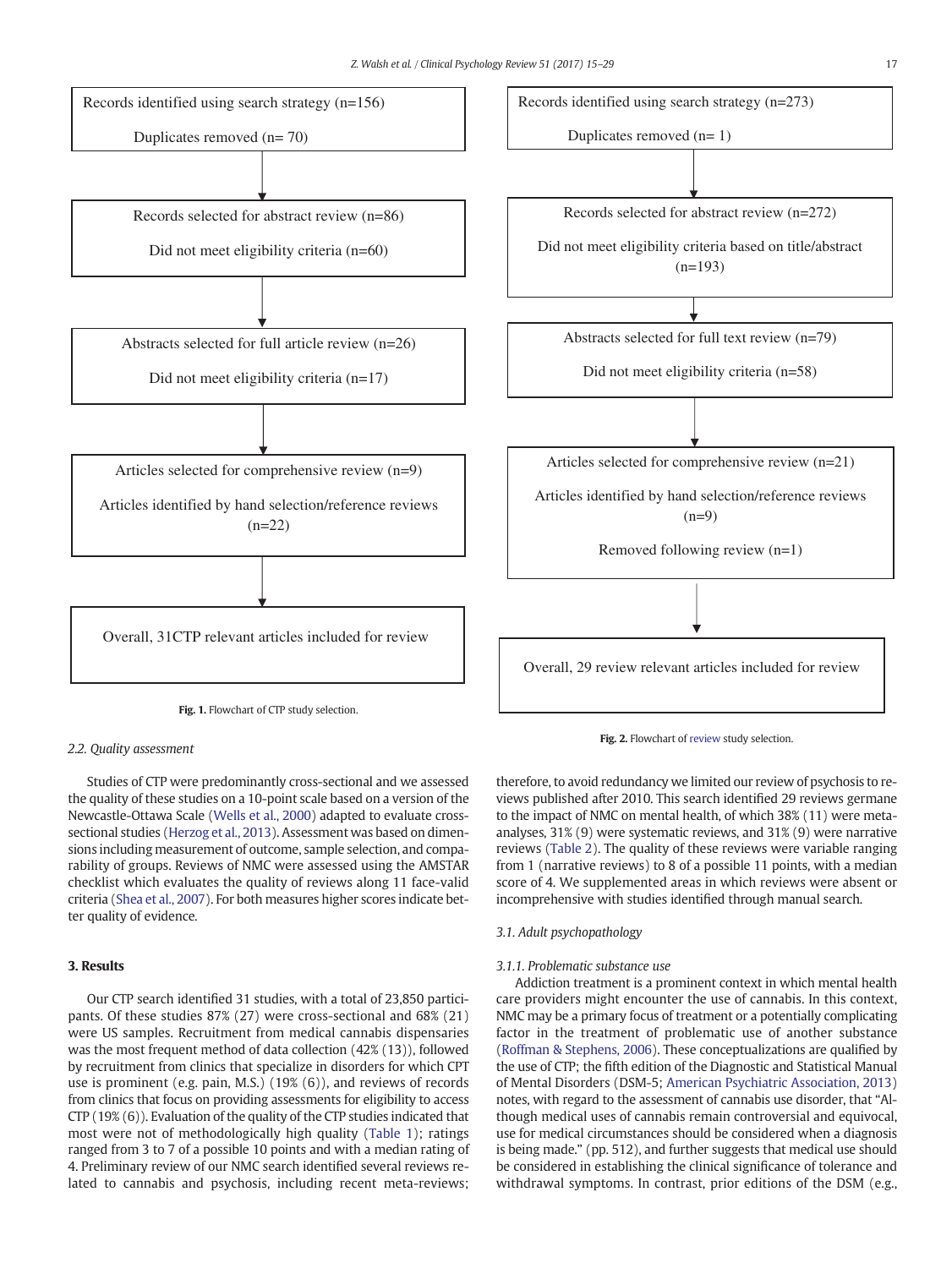# <span id="page-3-0"></span>Table 1

Study characteristics - cannabis for therapeutic purposes.

|                                              | $N($ %<br>female) | Location                    | Recruitment                                    | Conditions                    | Design & quality       | Key relevant findings                                                                                                                                                                                                                                                           |
|----------------------------------------------|-------------------|-----------------------------|------------------------------------------------|-------------------------------|------------------------|---------------------------------------------------------------------------------------------------------------------------------------------------------------------------------------------------------------------------------------------------------------------------------|
| Aggarwal et al.,<br>2012                     | 37(35)            | Washington, US              | Medical cannabis<br>dispensary                 | Diverse medical<br>conditions | Cross-sectional<br>(4) | Prominent reasons for using CTP<br>included anxiety (71%), mood (69%),<br>and depression (12%).                                                                                                                                                                                 |
| Ashrafioun et<br>al., 2015                   | 433<br>(31)       | Midwestern US               | Patients from a<br>specialized clinic          | Pain                          | Cross-sectional<br>(7) | Using of CTP for pain reported by 15% of<br>patients in addictions treatment. Use of<br>CTP for pain was associated with higher<br>levels of past year substance use.                                                                                                           |
| Babson et al.,<br>2013                       | 162<br>(22)       | California, US              | Medical cannabis<br>dispensary                 | Diverse medical<br>conditions | Cross-sectional<br>(6) | Participants with higher level of<br>depressive symptoms reported more<br>problematic cannabis use. This relation<br>was moderated by sleep quality.                                                                                                                            |
| Bedi et al., 2010 7 (0)                      |                   | New York, US                | Self-identified from<br>the community          | <b>HIV</b>                    | Laboratory             | Dronabinol enhanced mood among<br>cannabis using participants across the<br>16 day study period.                                                                                                                                                                                |
| Boden, Babson<br>et al., 2013                | 153<br>(22)       | California, US              | Medical cannabis<br>dispensary                 | Diverse medical<br>conditions | Cross-sectional<br>(4) | The combination of cognitive<br>reappraisal and emotional<br>clarity was associated with problematic cannabis<br>use among CTP users.                                                                                                                                           |
| Bohnert et al.,<br>2014                      | 186<br>(38)       | Michigan, US                | Medical cannabis<br>dispensary                 | Diverse medical<br>conditions | Cross-sectional<br>(5) | Twenty -three percent of patients seeking<br>CTP for the first time screened positive for<br>PTSD. Those with PTSD had higher rates of<br>substance use relative to CTP seeking<br>patients without PTSD.                                                                       |
| Bonn-Miller et<br>al.,<br>2014a              | 170<br>(22)       | California, US              | Medical cannabis<br>dispensary                 | PTSD and sleep                | Cross-sectional<br>(6) | Greater severity of PTSD was associated with<br>more frequent cannabis use, and with use to<br>help with sleep and to cope with negative<br>affect.                                                                                                                             |
| Bonn-Miller,<br><b>Boden</b><br>et al., 2014 | 217<br>(27)       | California, US              | Medical cannabis<br>dispensary                 | Diverse medical<br>conditions | Cross-sectional<br>(4) | Reported benefits of CTP include reductions<br>of stress (24%), anxiety (20%), depression<br>(10%), and PTSD symptoms (4%). CTP was<br>reported to be particularly helpful among<br>participants with greater levels of traumatic<br>intrusions and lower levels of well-being. |
| Boyd, Veliz, &<br>McCabe,<br>2015            | 4394<br>(47)      | <b>US</b>                   | National surveillance<br>survey                | Other substance<br>use        | Cross-sectional<br>(5) | Adolescent medical cannabis users were<br>approximately 2 times more likely to report<br>the nonmedical use of prescription drugs<br>and illicit substances other than cannabis.                                                                                                |
| Grella et al.,<br>2014                       | 182<br>(26)       | California, US              | Medical cannabis<br>dispensary                 | Diverse medical<br>conditions | Cross-sectional<br>(3) | Primary reasons for CTP use included anxiety<br>(60%), insomnia (56%), chronic pain (42%),<br>depression (33%), and ADHD (17%).                                                                                                                                                 |
| Greer et al.,<br>2014                        | 80(20)            | New Mexico, US              | Medical evaluations of<br>patients seeking CTP | <b>PTSD</b>                   | Cross-sectional<br>(5) | Patients who used CTP reported reductions<br>of 75% in symptoms of trauma related<br>re-experiencing, avoidance, and hyperarousal.                                                                                                                                              |
| Harris et al.,<br>2000                       | 100<br>(16)       | California, US              | Medical cannabis<br>dispensary                 | Diverse medical<br>conditions | Cross-sectional<br>(4) | Mental health conditions were cited as the<br>primary reason for CTP use among 15% of<br>respondents. Patients reported that CTP was<br>more effective than other treatments for<br>psychiatric problems.                                                                       |
| Lucas et al.,<br>2015                        | 404<br>(33)       | British Columbia,<br>Canada | Medical cannabis<br>dispensary                 | Substance use<br>disorders    | Cross-sectional<br>(4) | Cannabis use to substitute for medications<br>was reported by 67%, substitution for alcohol<br>reported by 41%, and substitution for illicit<br>drugs reported by 36%.                                                                                                          |
| Mikuriya, 2004                               | 92(9)             | California, US              | Medical evaluations of<br>patients seeking CTP | Alcohol use<br>disorder       | Cross-sectional<br>(3) | All participants reported cannabis use as<br>effective for reducing drinking, 28% reported<br>cannabis as effective for depression, and 20%<br>reported cannabis as effective for anxiety                                                                                       |
| Nunberg et al.,<br>2011                      | 1655<br>(27)      | California, US              | Medical evaluations of<br>patients seeking CTP | Diverse medical<br>conditions | Cross-sectional<br>(6) | Reported mental health benefits CTP<br>included relief of anxiety (38%), depression<br>$(26%)$ , anger $(23%)$ , and panic $(17%)$ , as well<br>as substitution for alcohol (13%).                                                                                              |
| O'Connell &<br>Bou-Matar,<br>2007            | 4117<br>(23)      | California, US              | Medical evaluations of<br>patients seeking CTP | Diverse medical<br>conditions | Cross-sectional<br>(3) | Participants reported high levels of past<br>substance use, and subsequent substitution<br>with cannabis. Male respondents reported<br>high levels of adolescent ADHD,<br>suggesting CTP use to address inattention.                                                            |
| Ogborne et al.,<br>2000                      | 50 (34)           | Ontario, Canada             | Self-identified from<br>the community          | Diverse medical<br>conditions | Cross-sectional<br>(6) | Reported mental health benefits of CTP<br>included relief of depression (24%), anxiety (22%),<br>and heroin craving $(4%)$ .                                                                                                                                                    |
| Page & Verhoef, 14 (57)<br>2006              |                   | Alberta, Canada             | Patients from a<br>specialized clinic          | Multiple Sclerosis            | Cross-sectional<br>(3) | Patients reported that the perceived benefits<br>included general relaxation and decreased stress.                                                                                                                                                                              |
| Reiman, 2007                                 | 130<br>(25)       | California, US              | Medical cannabis<br>dispensary                 | Diverse medical<br>conditions | Cross-sectional<br>(3) | History of treatment for problematic alcohol<br>use was reported by 19%, and slightly fewer<br>than 50% of CTP users reported using cannabis<br>as a substitute for alcohol and illicit drugs.                                                                                  |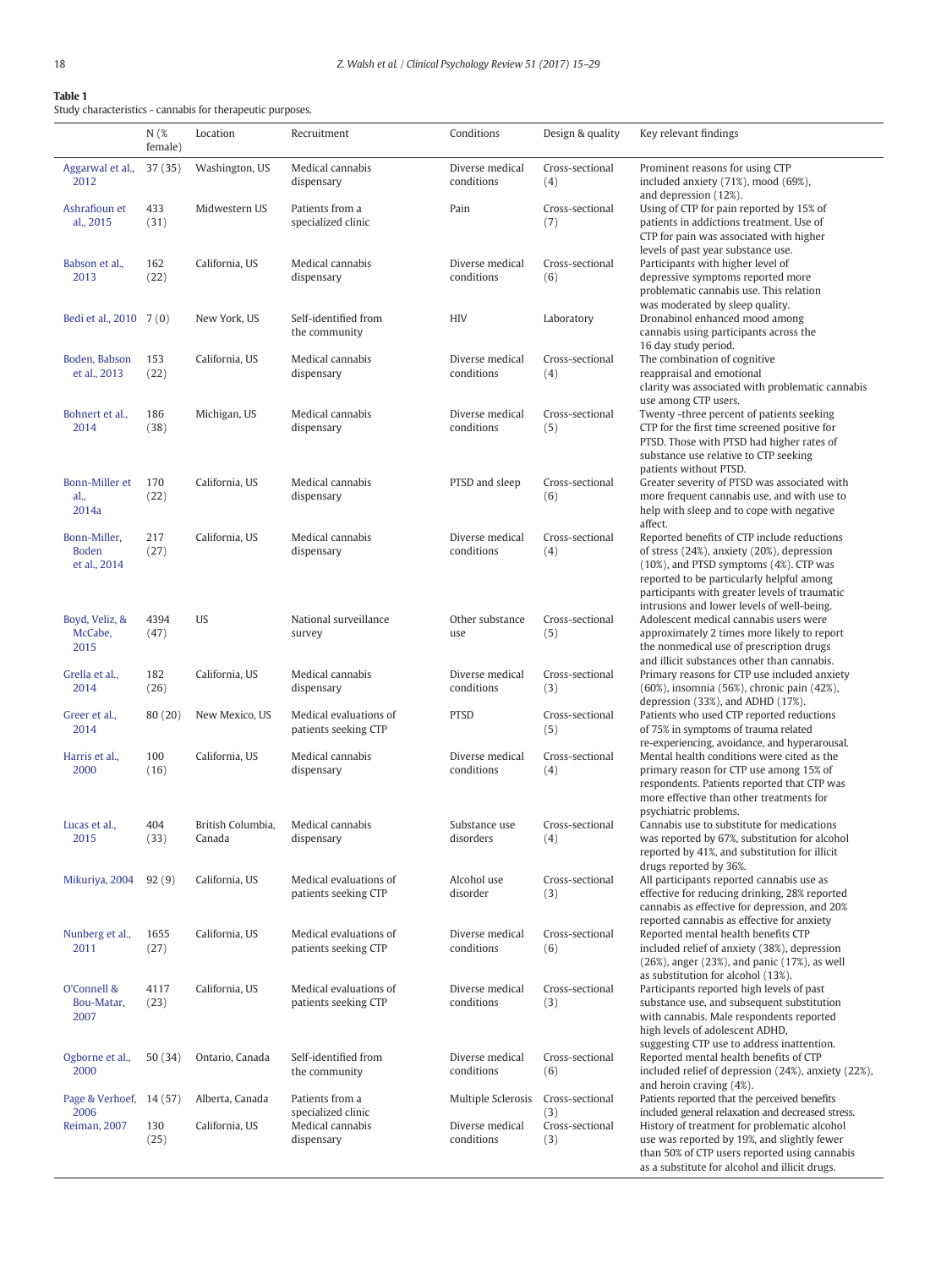# Table 1 (continued)

|                                                    | $N$ (%<br>female) | Location                      | Recruitment                                                       | Conditions                    | Design & quality               | Key relevant findings                                                                                                                                                                                                                                   |
|----------------------------------------------------|-------------------|-------------------------------|-------------------------------------------------------------------|-------------------------------|--------------------------------|---------------------------------------------------------------------------------------------------------------------------------------------------------------------------------------------------------------------------------------------------------|
| Reiman, 2009                                       | 350 (32)          | California, US                | Medical cannabis<br>dispensary                                    | Diverse medical<br>conditions | Cross-sectional<br>(3)         | Using CTP to address mental health concerns<br>was reported by 75% of respondents.<br>Substituting cannabis for alcohol was reported<br>by 40% of respondents, and 26% reported<br>substituting cannabis for illicit drugs.                             |
| Reinarman et<br>al., 2011                          | 1746<br>(27)      | California, US                | Medical evaluations of<br>patients seeking CTP                    | Diverse medical<br>conditions | Cross-sectional<br>(3)         | Reported mental health benefits CTP included<br>relief of anxiety (38%), depression (26%), anger<br>(23%), and panic (17%), as well as substitution<br>for alcohol (13%).                                                                               |
| Richmond et<br>al., 2015                           | 7875<br>(49)      | Colorado, US                  | Patients from a general<br>clinic                                 | Diverse medical<br>conditions | Cross-sectional<br>(7)         | Relative to nonmedical cannabis users,<br>CTP users engaged in lower levels of high<br>risk use of alcohol and use of other<br>substances, including tobacco.                                                                                           |
| Roitman et al.,<br>2014                            | 10(30)            | Jerusalem, Israel             | Patients from a<br>specialized clinic                             | <b>PTSD</b>                   | Open-label trial               | Use of oral THC was associated with reduced<br>symptom severity, improved sleep quality,<br>reduced frequency of nightmares,<br>and reduced symptoms of hyperarousal.                                                                                   |
| Short, Babson,<br>Boden, &<br>Bonn-Miller,<br>2015 | 151<br>(23)       | California. US                | Medical cannabis<br>dispensary                                    | <b>PTSD</b>                   | Cross-sectional<br>(6)         | Among patients with problematic cannabis<br>use, poor sleep quality is associated with<br>greater severity of PTSD symptoms. Sleep<br>quality is not associated with increased<br>severity of symptoms among those without<br>problematic cannabis use. |
| Swift et al<br>2005                                | 128<br>(37)       | New South Wales.<br>Australia | Self-identified from<br>the community                             | Diverse medical<br>conditions | Cross-sectional<br>(3)         | Reported mental health benefits included<br>relief of depression (56%), and general<br>relaxation (75%). Depression or anxiety<br>symptoms were reported to return with<br>cessation of CTP use among 30% of respondents.                               |
| <b>Swartz, 2010</b>                                | 13(15)            | California, US                | Patients from a<br>specialized clinic                             | Substance use<br>disorder     | Cross-sectional<br>(6)         | Participants who used CTP demonstrated<br>outcomes for treatment completion and<br>progress at discharge (69%) that were<br>comparable or superior to a comparison<br>groups of non-CTP users in treatment (41%).                                       |
| Ware et al.,<br>2015                               | 431<br>(57)       | Canada                        | Patients from a<br>specialized clinic                             | Neurocognition                | study                          | Prospective cohort CTP users did not differ from controls with<br>regard to neurocognitive functioning at<br>one-year follow-up.                                                                                                                        |
| Ware et al.,<br>2010                               | 23(52)            | Quebec, Canada                | Patients from a<br>specialized clinic                             | Chronic<br>neuropathic pain   | Randomized<br>controlled trial | Participants receiving the highest dose of THC<br>demonstrated improvements in anxiety and<br>depression relative to those receiving cannabis<br>with no THC.                                                                                           |
| Walsh et al.,<br>2013                              | 628<br>(29)       | Canada, National              | Self-identified from community, Diverse medical<br>and dispensary | conditions                    | Cross-sectional<br>(3)         | Reported mental health benefits of CTP use<br>included relief of anxiety (56%), and depression<br>$(67%)$ .                                                                                                                                             |
| Webb & Webb.<br>2014                               | 94 (no<br>data)   | Hawaii, US                    | Medical evaluations of<br>patients seeking CTP                    | Diverse medical<br>conditions | Cross-sectional<br>(3)         | Reported mental health benefits of CTP use<br>included relief from anxiety and stress (50%),<br>and relief from depression (7%).                                                                                                                        |
| Woolridge et<br>al., 2005                          | 523(8)            | London, UK                    | Patients from a general<br>clinic                                 | <b>HIV</b>                    | Cross-sectional<br>(4)         | Reported mental health benefits of CTP use<br>included relief from anxiety (61%), and relief from<br>depression (45%).                                                                                                                                  |

Note: Ratings provided for cross-sectional studies (/10).

DSM-IV; [APA, 2000\)](#page-11-0) make no comment on the diagnostic impact of CTP, thus highlighting changing perspectives on cannabis use. Nonetheless, the caution related to CTP differs from the caution regarding opiate-related disorders, where medical use explicitly precludes assessment of tolerance and dependence symptoms ([APA, 2013](#page-11-0)).

We identified two cross-sectional studies of CTP users that explicitly examined use of other psychoactive substances (Ashrafi[oun, Bohnert,](#page-11-0) [Jannausch, & Ilgen, 2015; O'Connell & Bou-Matar, 2007\)](#page-11-0). Among clients in an abstinence-based addictions treatment program, approximately 15% used CTP to treat pain, and these individuals reported higher rates of past alcohol, cannabis, cocaine, and opiate use than did the non-CTP group (Ashrafi[oun et al., 2015](#page-11-0)). Similarly, a methodologically lower quality study of self-selected CTP program applicants in California identified high levels of lifetime substance use. That study also reported reduced use from adolescence to adulthood, which led the authors to suggest that CTP use may have been protective against the development of problematic use of other substances ([O'Connell & Bou-Matar, 2007](#page-13-0)). However, the results of these cross-sectional studies do not directly

speak to the extent to which cannabis is being used as a substitute for other substances or whether prior substance use leads to increased acceptability of and interest in CTP.

Risk for addiction and misuse are prominent concerns among clinicians considering recommending CTP. However, evidence regarding transition from therapeutic to problematic use is scant. The two crosssectional studies that have examined problematic cannabis use among CTP users identify depression, sleep disturbance, and cognitive style as risk factors for problematic use ([Babson, Boden, & Bonn-Miller, 2013;](#page-11-0) [Boden, Gross, Babson, & Bonn-Miller, 2013](#page-11-0)), which is similar to the patterns of risk evidenced for problematic cannabis use among non-medical users (e.g., [Degenhardt, Hall, & Lynskey, 2003](#page-12-0)). In light of increasing uptake of CTP, the further specification of risk and protective factors for transition to problematic use is a research priority. Longitudinal examinations of the association between therapeutic and problematic cannabis use are required to elucidate this issue and thereby facilitate informed comparison of the risks and benefits of CTP relative to other treatments.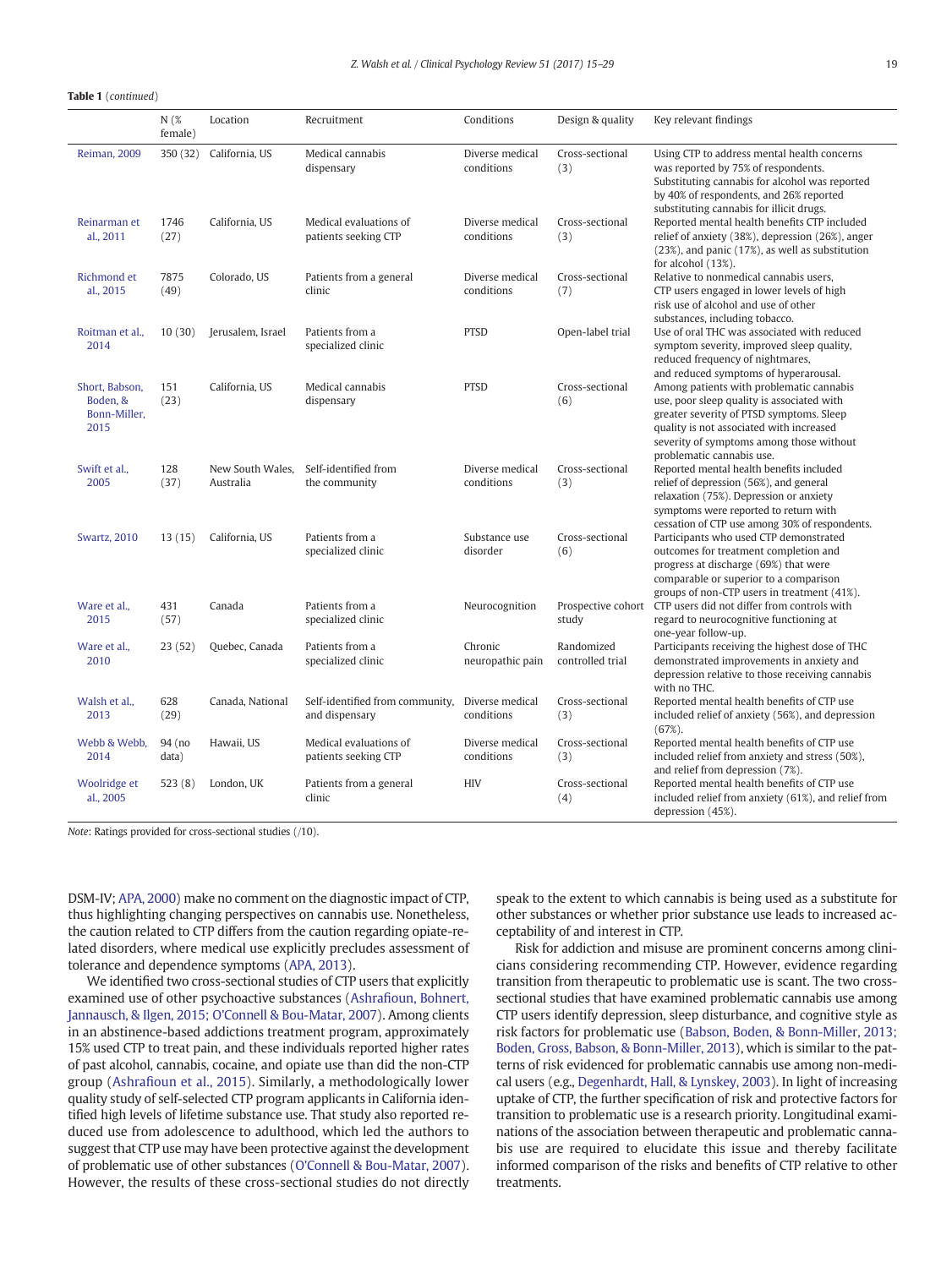# <span id="page-5-0"></span>Table 2

Study characteristics – reviews of nonmedical cannabis use and mental health.

|                            | Study type (# studies)                       | Conditions                           |                  | <b>Quality</b> Conclusions                                                                                                                                                                                 |
|----------------------------|----------------------------------------------|--------------------------------------|------------------|------------------------------------------------------------------------------------------------------------------------------------------------------------------------------------------------------------|
| Abel, 1977                 | Narrative review                             | Interpersonal violence               | $\mathbf{1}$     | Cannabis use does not increase risk for violence among adults.                                                                                                                                             |
| Ashton et al.,<br>2005     | Narrative review                             | Bi-polar disorder                    | $\mathbf{1}$     | Both THC and CBD have pharmacological properties that could<br>reduce bipolar symptoms due to sedative, anxiolytic, and antidepressant effects.                                                            |
| Bally et al.,<br>2014      | Narrative review                             | Bi-polar/manic episodes              | $\overline{2}$   | Approximately 30% of patients with bipolar disorder have concurrent cannabis abuse or<br>dependence. Younger age of first-episode mania is related to cannabis use.                                        |
| Calabria et<br>al., 2010   | Systematic review (19)                       | Suicide                              | 6                | The causal nature of the relation between CU and bipolar disorder has not been determined.<br>Extant literature is unclear regarding whether cannabis use is associated with<br>increased risk of suicide. |
| Cairns et al.,<br>2014     | Systematic review and<br>meta-analysis (113) | Depression                           | $\overline{7}$   | Cannabis use in adolescence is associated with higher levels of depression.                                                                                                                                |
| Carrà et al.,<br>2014      | Systematic review and<br>meta-analysis (29)  | Bipolar disorder/Suicide<br>attempts | $\overline{7}$   | A lifetime cannabis use disorder was associated with increased odds of<br>suicide attempts in individuals with bipolar disorder.                                                                           |
| Crane et al.,              | Narrative review                             | Neurocognitive effects               | $\boldsymbol{2}$ | Cannabis use is associated with acute and non-acute cognitive deficits in episodic memory.                                                                                                                 |
| 2013                       |                                              |                                      |                  | Evidence of broader deficits relating to attention and concentration is mixed and effects<br>may be moderated by sex and by developmental period of cannabis use initiation.                               |
| Crean et al.,              | Narrative review                             | Neurocognitive effects               | $\overline{c}$   | Cannabis use has acute negative effects on attention, memory, and information processing                                                                                                                   |
| 2011                       |                                              |                                      |                  | that are primarily acute and generally remit after a month of abstinence. Frequent use                                                                                                                     |
| Crippa et al.,             | Systematic review                            | Anxiety                              | 3                | beginning in adolescence may be associated with more persistent executive function deficits.<br>Cannabis use and anxiety disorders commonly co-occur. Evidence exists for the anxiogenic                   |
| 2009                       |                                              |                                      |                  | effect of THC and the anxiolytic effect of CBD. Evidence regarding a causal relation between                                                                                                               |
|                            |                                              |                                      |                  | herbal cannabis use and anxiety is inconclusive.                                                                                                                                                           |
| Degenhardt<br>et al., 2003 | Systematic review                            | Depression                           | $\overline{c}$   | Cannabis use is associated with depression. Findings from cross-sectional and longitudinal<br>data are mixed on the nature of this association.                                                            |
| Gage et al.,               | Narrative review                             | Psychosis                            | $\mathbf{1}$     | Longitudinal studies generally support the association between cannabis use and later                                                                                                                      |
| 2015                       |                                              |                                      |                  | development of psychotic symptoms and schizophrenia                                                                                                                                                        |
| Gibbs et al.,<br>2015      | Systematic review and<br>meta-analysis (6)   | Mania                                | $\sqrt{ }$       | Cannabis use appears to exacerbate manic symptoms in individuals with biopolar disorders,<br>and is associated with more new symptoms.                                                                     |
| Gonzalez,                  | Narrative review                             | Neurocognitive effects               | $\mathbf{1}$     | Cannabis use has acute, transient negative effects on diverse areas of cognitive functioning.                                                                                                              |
| 2007                       |                                              |                                      |                  | Long term effects are poorly characterized and most consistently identified among heavy                                                                                                                    |
| Grant et al.,              | Meta-analysis (11)                           | Neurocognitive effects               | 5                | cannabis users.<br>Deficits in learning and memory are evident among heavy cannabis users.                                                                                                                 |
| 2003                       |                                              |                                      |                  |                                                                                                                                                                                                            |
| Kedzior &<br>Laeber,       | Meta-analysis (31)                           | Anxiety                              | 6                | Cannabis use evinces a small relation with anxiety disorders with and without comorbid<br>depression. Evidence is insufficient to determine causality.                                                     |
| 2014                       |                                              |                                      |                  |                                                                                                                                                                                                            |
| Lev-Ran et                 | Systematic review and                        | Depression                           | 8                | Risk for developing depressive disorders in increased among frequent cannabis users, relative                                                                                                              |
| al., 2014<br>Macleod et    | meta-analysis (14)<br>Systematic review (16) | Substance use among                  | $\overline{7}$   | to non-users or light users.<br>Cannabis use among adolescents and young adults is consistently associated with other                                                                                      |
| al., 2004                  |                                              | adolescents and young                |                  | substance use. No causal associations were identified between cannabis use and other                                                                                                                       |
|                            |                                              | adults                               |                  | substance use, poor psychological health, or other psychosocial problems.                                                                                                                                  |
| Malchow et<br>al., 2013    | Systematic review (16)                       | Schizophrenia                        | 4                | Cannabis use does not appear to alter brain morphology prior to first episode psychosis,<br>but may be involved in subsequent alterations.                                                                 |
| Matheson et                | Systematic review (24) Schizophrenia         |                                      | 8                | Cannabis use has a medium-sized, dose-dependent effect on development of schizophrenia                                                                                                                     |
| al., 2011<br>Minozzi et    | Meta-review (5)                              | Psychosis                            | $\overline{7}$   | Analysis of five systematic reviews suggest a generally consistent association between                                                                                                                     |
| al., 2010                  |                                              |                                      |                  | cannabis use and psychotic symptoms; however causality cannot be established.                                                                                                                              |
| Moore &<br>Stuart,         | Narrative review                             | Violence                             | $\mathbf{1}$     | There is insufficient laboratory evidence to suggest that acute cannabis intoxication can<br>lead to interpersonal violence. Cross-sectional studies and longitudinal studies suggest                      |
| 2005                       |                                              |                                      |                  | a link between cannabis use and interpersonal violence.                                                                                                                                                    |
| Moore et al.,<br>2008      | Meta-analysis (96)                           | Intimate partner violence            | 5                | Cannabis has a modest positive association with intimate partner aggression and violence.                                                                                                                  |
| Moore et al.,<br>2007      | Systematic review and                        | Psychotic and affective<br>disorders | 8                | Individuals with a history of cannabis use are at 40% increased risk of psychosis and related<br>outcomes. Less evidence for increased risk of affective outcomes (i.e., depression, anxiety,              |
|                            | meta-analysis (35)                           |                                      |                  | suicidal ideation/attempts) with generally small effect sizes reported.                                                                                                                                    |
| Peters et al.,<br>2012     | Systematic review (28)                       | Tobacco use                          | 2                | Cannabis use was not associated with tobacco use disorder or poor cessation outcomes                                                                                                                       |
| Rapp et al.,               | Systematic review (19) Psychosis             |                                      | 4                | Evidence for brain structural abnormalities associated with cannabis use in individuals with                                                                                                               |
| 2012<br>Schreiner &        | Meta-analysis (33)                           | Neurocognitive effects               | $\overline{4}$   | psychosis and at risk for psychosis.<br>Cannabis use is acutely associated with poor performance on a variety of neuropsychological                                                                        |
| Dunn,                      |                                              |                                      |                  | domains. These deficits resolve following 1 month abstinence.                                                                                                                                              |
| 2012<br>Serafini et        | Systematic review (45) Suicide               |                                      | $\overline{4}$   | Cannabis use is associated with suicidal risk in psychotic and non-psychotic samples.                                                                                                                      |
| al., 2012                  |                                              |                                      |                  | However, studies are equivocal on the nature of the association.                                                                                                                                           |
| Subbaraman,                | Narrative review                             | Alcohol use                          | 2                | All criteria were satisfied or partially satisfied for cannabis to serve as a substitute for alcohol.                                                                                                      |
| 2014<br>Wilcox et al.,     | Systematic review and                        | Suicide                              | 3                | No cohort studies of cannabis use disorders and completed suicide met eligibility criteria, and                                                                                                            |
| 2004                       | meta-analysis (42)                           |                                      |                  | were therefore not the subject of review. Inconclusive evidence to support an association.                                                                                                                 |

The association between NMC and elevated levels of concurrent use of other substances is robust, although evidence regarding the direction of the association is equivocal. A systematic review of longitudinal outcomes among youth reported that CU is associated with the selfreported use of other drugs [\(Macleod et al., 2004\)](#page-13-0). Several studies have suggested that NMC precedes use of other illicit drugs [\(Lynskey](#page-13-0) [et al., 2012; Swift et al., 2012\)](#page-13-0), leading to proposals that cannabis acts as a "gateway" to the use of other substances ([Kandel, 2003\)](#page-12-0). However,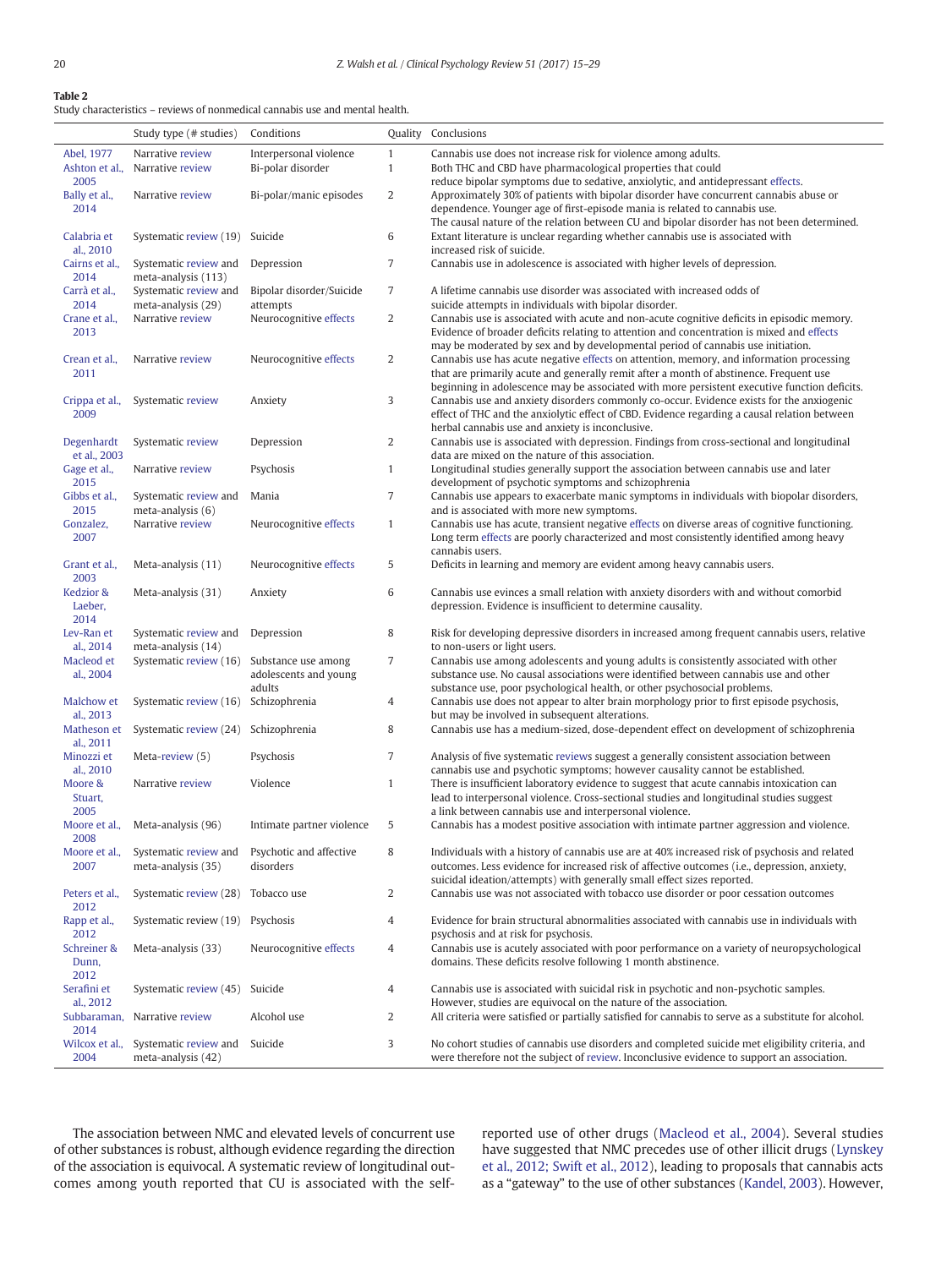the available evidence does not provide consistent support for this pattern. Results from a large cross-national study suggest that the gateway archetype manifests indirectly through common factors, and that hypothesized patterns of gateway NMC do not generalize across contexts [\(Degenhardt et al., 2010\)](#page-12-0). Similarly, other studies indicate that apparent gateway [effects](cran:effects) reflect underlying propensities and environmental factors ([Tarter, Vanyukov, Kirisci, Reynolds, & Clark, 2006; Tarter et al.,](#page-14-0) [2012; Morral, McCaffrey, & Paddock, 2002\)](#page-14-0). With regard to tobacco use, a recent [review](cran:review) concluded that whereas tobacco use was associated with worse outcomes among cannabis users, NMC did not contribute to negative outcomes among tobacco users [\(Peters, Budney, & Carroll,](#page-13-0) [2012](#page-13-0)).

In contrast to the proposition that cannabis may serve as a gateway is an emerging stream of research which suggests that cannabis may serve as an "exit drug", with the potential to facilitate reductions in the use of other substances ([Lucas et al., 2013; Reiman, 2009\)](#page-13-0). According to this perspective, cannabis serves a harm-reducing role by substituting for potentially more dangerous substances such as alcohol [\(Mikuriya, 2004](#page-13-0)) and opiates ([Lucas, 2012; Ramesh, Owens, Kinsey,](#page-13-0) [Cravatt, Sim-Selley & Lichtman, 2011\)](#page-13-0). Four quantitative cross-sectional studies of CTP have reported the use of cannabis as a substitute for prescription drugs, alcohol, and other substances [\(Lucas et al., 2015;](#page-13-0) [Reiman, 2007, 2009; Reinarman, Nunberg, Lanthier, & Heddleston,](#page-13-0) [2011\)](#page-13-0), and a study of cannabis using individuals drawn from a lower-SES urban clinic reported that who are authorized to use CTP demonstrate lower rates of risky use of alcohol, tobacco, and other substances [\(Richmond et al., 2015](#page-13-0)). Cannabis substitution has also been identified in community samples ([Model, 1993](#page-13-0)), and among opiate users [\(Scavone, Sterling, Weinstein, & Van Bockstaele, 2013](#page-14-0)). Users of CTP note fewer side[-effects](cran:effects), less withdrawal, and greater effectiveness as reasons for substituting for prescription medications such as opiates [\(Lucas et al., 2015; Reiman, 2009\)](#page-13-0). Cannabis substitution may underlie reduced opioid overdose and alcohol-related traffic fatalities in districts that have adopted regulations to facilitate use of CTP [\(Anderson,](#page-11-0) [Hanson, & Rees, 2013; Bachhuber, Saloner, Cunningham, & Barry,](#page-11-0) [2014](#page-11-0)). A recent examination of cannabis substitution for alcohol noted that cannabis met nearly all of the criteria required for consideration as a substitute therapy ([Subbaraman, 2014](#page-14-0)). However, the effectiveness of CTP for problematic substance use has not been tested. Clinical trials in this area will be informative, as will the results of naturalistic examinations of the impact of ongoing expansions of CTP legalization on rates of use of other substances. Pending such findings, extant evidence appears sufficient to suggest that the consideration of the impact of CTP on the broader penumbra of addiction should entertain the potential for positive outcomes related to substitution of cannabis for potentially more dangerous substances.

The impact of CTP use on treatment for addictions is of concern to clinicians, as CTP use may continue during treatment for problematic use of other substances. Although some health care providers and organizations have established policies to accommodate CTP use [\(Coutts,](#page-12-0) [2014](#page-12-0)), norms in this area have yet to be established, and CTP may conflict with approaches that maintain a strict prohibition on NMC (e.g., Alcoholics Anonymous; [Barcella, 2013](#page-11-0)). Evidence pertaining to this important issue is not robust. A study of co-use of tobacco and cannabis in adolescents and young adults reported indeterminate associations with quit attempts/relapse ([Ramo, Liu, & Prochaska, 2012](#page-13-0)), and a small, low-quality study of a substance use treatment sample reported that CTP did not interfere with treatment effectiveness, and was associated with completion or satisfactory progress at discharge and generally good outcomes [\(Swartz, 2010](#page-14-0)).

Research on the influence of NMC on substance use treatment is complicated by traditional prohibitions on such use during treatment for other substances, and we did not identify any reviews of this subject. The results of the few studies to have undertaken such an examination are equivocal; two clinical trials of opiate maintenance therapy [\(Epstein](#page-12-0) [& Preston, 2003; Hill et al., 2013](#page-12-0)) have concluded that NMC was not associated with treatment retention or compliance, whereas other studies have reported a negative association between NMC and maintenance of abstinence from other substances [\(Mojarrad, Samet, Cheng,](#page-13-0) [Winter, & Saitz, 2014; Wasserman, Weinstein, Havassy, & Hall, 1998](#page-13-0)). In general, findings regarding the influence of NMC on addictions treatment are equivocal and substantial contextual differences complicate generalizing to CTP.

In sum, diverse cross-sectional studies have identified cannabis as a potential substitute for other psychoactive substances, and preliminary results suggest that CTP may not interfere with substance use treatment. Indeed, substitution [effects](cran:effects) suggest that, in some circumstances, CTP may be protective for the problematic use of other substances. Ultimately, longitudinal studies and clinical trials are required to specify the impact of CTP on addiction and treatment. Pending such research, clinicians should consider both harms and benefits of CTP so as to not unnecessarily add CTP to the barriers to accessing treatment for problematic substance use.

# 3.1.2. Anxiety

Relaxation and relief of anxiety are among the most widely reported motives for both CTP and NMC. Evidence from cross-sectional studies is consistent regarding the anxiolytic [effects](cran:effects) of CTP. Our search identified 8 cross-sectional studies reporting relief of anxiety as a primary or secondary benefit of CTP ([Bonn-Miller, Babson and Vandrey, 2014; Grella,](#page-11-0) [Rodriguez, & Kim, 2014; Nunberg, Kilmer, Pacula, & Burgdorf, 2011;](#page-11-0) [Ogborne, Smart, Weber, & Birchmore-Timney, 2000; Swift, Gates, &](#page-11-0) [Dillon, 2005; Walsh et al., 2013; Webb & Webb, 2014; Woolridge et](#page-11-0) [al., 2005\)](#page-11-0). Notably, one cross-sectional study reported retrospective reports that symptoms of anxiety returned upon cessation of use ([Swift et](#page-14-0) [al., 2005](#page-14-0)).

The search identified two [reviews](cran:review) of NMC and anxiety. A narrative review highlights the complexity of the association, noting that cannabis is characterized by both anxiogenic and anxiolytic properties [\(Crippa et al., 2009\)](#page-12-0), and attributes anxiogenic [effects](cran:effects) to THC given the demonstrated anxiolytic [effects](cran:effects) of CBD ([Crippa et al., 2009; Zuardi](#page-12-0) [et al., 2006\)](#page-12-0). A more recent meta-analysis identified a small positive association between anxiety and NMC ([Kedzior & Laeber, 2014](#page-12-0)). These relations are likely due to underlying associations between anxietyspecific vulnerability factors and NMC (e.g., [Johnson, Mullin, Marshall,](#page-12-0) [Bonn-Miller, & Zvolensky, 2010; Zvolensky et al., 2009\)](#page-12-0). Indeed, evidence pertaining to the direction of these associations is equivocal, as some longitudinal studies report that frequent NMC use precedes anxiety disorders [\(Hayatbakhsh et al., 2007; Zvolensky et al., 2008\)](#page-12-0), others show precedence of anxiety ([Wittchen et al., 2007](#page-14-0)), and others report no association [\(McGee, Williams, Poulton, & Mof](#page-13-0)fitt, 2000; Windle & [Wiesner, 2004\)](#page-13-0). Anxiety may also manifest as a component of the cannabis withdrawal syndrome, which includes nervousness, restlessness, irritability, and sleep difficulties that typically begin 1–3 days post-cessation, peak in a week, and last up to 28 days ([Budney, Moore, Vandrey,](#page-11-0) [& Hughes, 2003; Budney, Hughes, Moore, & Vandrey, 2004](#page-11-0)). Awareness of the anxiogenic effect of cannabis withdrawal may be important when evaluating or treating anxiety among CTP users, as symptoms may be associated with emergent symptoms of withdrawal association with fluctuations in levels and frequency of use.

The significance of NMC for understanding pathological anxiety appears to vary across disorders, and considerable attention has been directed at Social Anxiety Disorder (SAD) and Posttraumatic Stress Disorder (PTSD). With regard to SAD, socially anxious individuals are more likely than individuals with other anxiety disorders to use cannabis to relieve anxiety symptoms ([Buckner et al., 2008\)](#page-11-0). We found no research that specifically examined social anxiety among CTP users. Studies of NMC among nonclinical samples suggest that cannabis use among the socially anxious may be associated with cannabis-related problems ([Buckner, Bonn-Miller, Zvolensky, & Schmidt, 2007;](#page-11-0) [Buckner, Heimberg, Matthews, & Silgado, 2012; Buckner, Mallott,](#page-11-0) [Schmidt, & Taylor, 2006; Buckner & Schmidt, 2008; Buckner, Schmidt,](#page-11-0)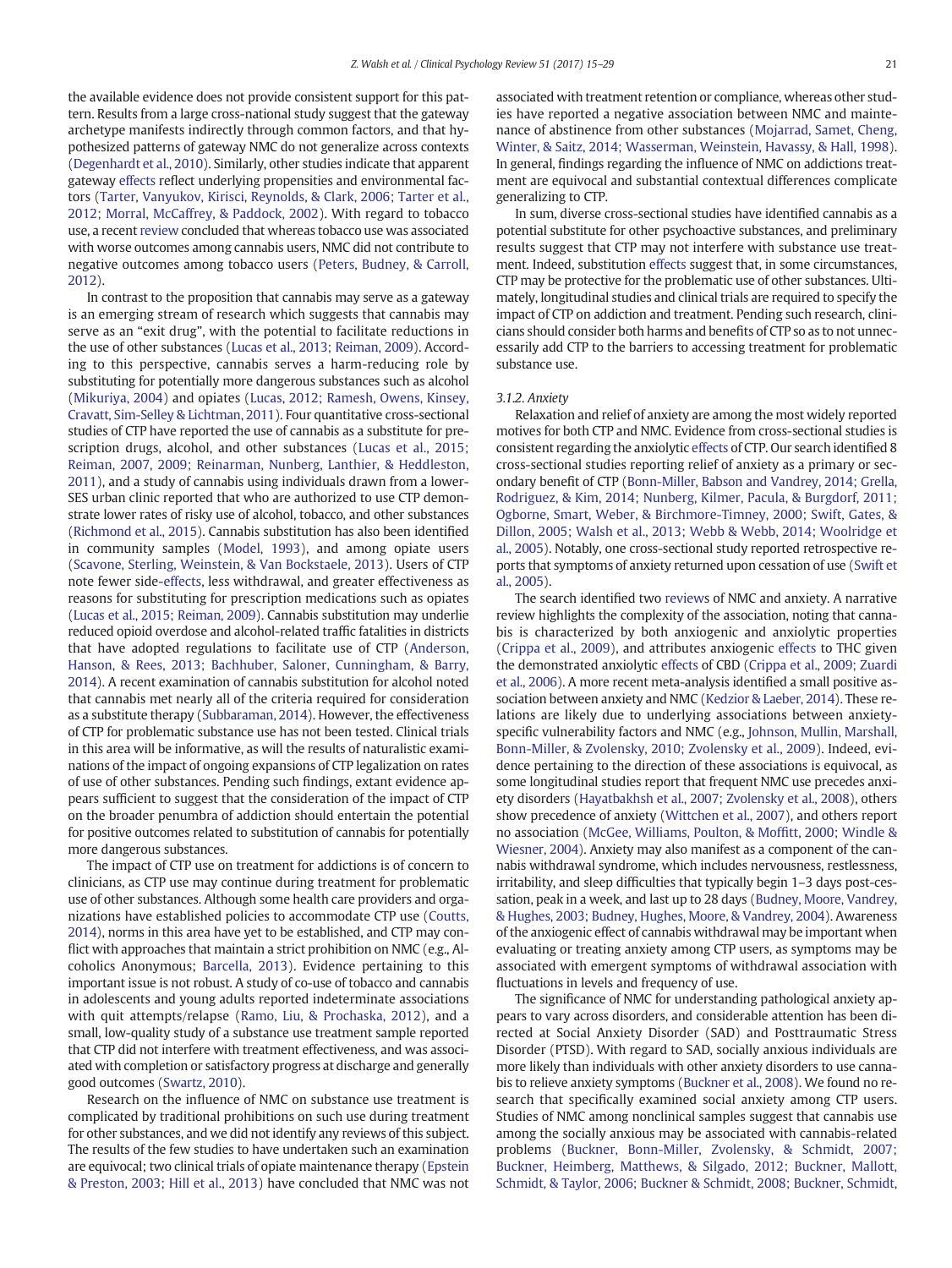[Bobadilla, & Taylor, 2006; Buckner, Zvolensky, & Schmidt, 2012\)](#page-11-0). A large epidemiological study found that SAD typically preceded the development of a cannabis use disorder (CUD) and that the co-occurrence of the disorders resulted in poorer outcomes relative to either SAD or CUD on their own [\(Buckner, Heimberg et al., 2012\)](#page-11-0). However, a recent study indicated that psychiatric outpatients with comorbid SAD and CUD reported better physical functioning than did those with SAD alone ([Tepe, Dalrymple, & Zimmerman, 2012\)](#page-14-0).

Recent research suggests a potential therapeutic application for cannabinoids in SAD ([Schier et al., 2012\)](#page-14-0); administration of CBD is associated with decreased subjective anxiety among SAD patients ([Crippa,](#page-12-0) [Zuardi, & Hallak, 2010; Crippa et al., 2011](#page-12-0)), and with decreased cognitive impairment, negative evaluations, and anxiety in a simulated public speaking task ([Bergamaschi et al., 2011](#page-11-0)). In sum, research on cannabis use and SAD reports both benefits and harms, complicating the evaluation of the potential impact of CTP on social anxiety.

Although recent nosology distinguishes PTSD from anxiety disorders [\(APA, 2013\)](#page-11-0), PTSD has traditionally been conceptualized as an anxious condition ([APA, 2000](#page-11-0)). Increasingly, CTP is being recognized as an approved indication for the treatment of symptoms associated with PTSD. Search identified four studies of CTP in the context of PTSD [\(Bonn-Miller, Babson et al., 2014; Bohnert et al., 2014; Greer, Grob, &](#page-11-0) [Halberstadt, 2014\)](#page-11-0). These studies suggest that a substantial portion (19%) of CTP users report use to manage PTSD ([Bonn-Miller, Boden et](#page-11-0) [al., 2014\)](#page-11-0), and that this use is associated with facilitation of sleep, and coping with negative affect ([Bonn-Miller, Babson et al., 2014\)](#page-11-0). Similarly, a study of first-time CTP patients seeking treatment for non-PTSD conditions reported that nearly 25% screened positive for a lifetime diagnosis of PTSD ([Bohnert et al., 2014\)](#page-11-0). The relations between cannabis use and PTSD have not been the subject of [review;](cran:review) however, epidemiological work indicates positive associations between PTSD and NMC among general [\(Cougle, Bonn-Miller, Vujanovic, Zvolensky, & Hawkins, 2011;](#page-12-0) [Kevorkian et al., 2015](#page-12-0)) and specialty populations [\(Bonn-Miller, Harris,](#page-11-0) [& Trafton, 2012](#page-11-0)). Studies of NMC also indicate that individuals with PTSD symptoms use cannabis to cope with hyperarousal ([Bremner,](#page-11-0) [Southwick, Darnell, & Charney, 1996; Bonn-Miller, Vujanovic, &](#page-11-0) [Drescher, 2011](#page-11-0)) and sleep difficulties ([Vandrey, Babson, Herrmann, &](#page-14-0) [Bonn-Miller, 2014](#page-14-0)). A PET study identified increased cannabinoid receptor availability among individuals with PTSD, suggesting a mechanism for the benefits of CU for some PTSD symptoms [\(Neumeister et al.,](#page-13-0) [2013\)](#page-13-0).

Research on the efficacy of cannabis for the treatment of PTSD is still in its infancy; however preliminary results are promising. Oral THC and synthetic cannabinoids have demonstrated effectiveness for improving sleep duration and quality, and reducing nightmares and daytime flashbacks among treatment-resistant patients [\(Fraser, 2009; Roitman,](#page-12-0) [Mechoulam, Cooper-Kazaz, & Shalev, 2014\)](#page-12-0). A recent observational study reported that among a sample of combat veterans, cannabis use was associated with a retrospective self-reported 75% reduction in reexperiencing, avoidance, and arousal symptoms of PTSD [\(Greer](#page-12-0) et al., [2014\)](#page-12-0), and a case report and [review](cran:review) of treatment called for further research into the therapeutic effectiveness of CTP for PTSD ([Passie,](#page-13-0) [Emrich, Karst, Brandt, & Halpern, 2012](#page-13-0)). Conversely, a recent observational study of PTSD veterans in treatment reported that cannabis use was associated with worse PTSD symptoms following discharge from treatment [\(Wilkinson, Stefanovics, & Rosenheck, 2015\)](#page-14-0). Notably, there are a number of limitations associated with extant studies, including small samples, retrospective reporting, cross-sectional design, and lack of placebo control. At the time of this writing, researchers in Canada and the US are preparing randomized placebo-controlled clinical trials to evaluate this psychiatric application of CTP [\(Golgowski, 2014;](#page-12-0) [Leung, 2014\)](#page-12-0). Importantly, evidence also cautions that individuals with PTSD who develop CUDs may later experience diminished benefit from traditional PTSD treatments ([Bonn-Miller, Boden, Vujanovic, &](#page-11-0) [Drescher, 2013](#page-11-0)), heightened withdrawal during a quit attempt [\(Boden, Babson, Vujanovic, Short, & Bonn-Miller, 2013\)](#page-11-0), and poor short-term cessation outcomes ([Bonn-Miller, Moos, Boden, Kimerling,](#page-11-0) [& Trafton, 2015\)](#page-11-0). Given these potential consequences, individuals with PTSD who are interested in or already using cannabis should be monitored for development of CUDs.

# 3.1.3. Depression

Relief of negative mood is a prominent motive for cannabis use [\(Simons, Correia, Carey, & Borsari, 1998\)](#page-14-0), and early European accounts of CTP highlight antidepressant [effects](cran:effects) [\(Moreau, 1845](#page-13-0)). We identified 9 cross-sectional studies of CTP and depressed mood, 7 of which noted mood improvement among the salutary [effects](cran:effects) of CTP. These [effects](cran:effects) appear to be consistent across condition and were evident in studies that examined specific patient groups such as pain ([Ware et al., 2010](#page-14-0)), HIV [\(Bedi et al., 2010\)](#page-11-0), and multiple sclerosis ([Page & Verhoef, 2006\)](#page-13-0), and in studies that examined CTP use across diverse conditions ([Aggarwal](#page-11-0) [et al., 2012; Bonn-Miller et al., 2013; Harris et al., 2000; Nunberg et al.,](#page-11-0) [2011; Ogborne et al., 2000; Walsh et al., 2013](#page-11-0)). One study reported a positive association between depression severity and problematic CTP use, and suggested that this association might reflect increased CTP use to address depression-related sleep disturbance ([Babson et al.,](#page-11-0) [2013\)](#page-11-0).

We identified 4 [reviews](cran:review) of NMC and depression, including a recent methodologically high-quality systematic [review](cran:review) and meta-analysis which indicated that cannabis users are at a modestly increased risk of developing depression compared to controls [\(Lev-Ran et al., 2014](#page-13-0)). Earlier reviews drew similar conclusions, reporting that NMC was associated with increased risk of depression and depressive symptoms [\(Degenhardt et al., 2003; Moore et al., 2007\)](#page-12-0). Similarly, a review of depression in adolescents reported a small association between cannabis use and depression severity [\(Cairns, Yap, Pilkington, & Jorn, 2014](#page-11-0)). Cohort studies also suggests that risk is increased for more frequent users, and that NMC is associated with depression after controlling for potential confounding variables [\(Bovasso, 2001; Degenhardt et al.,](#page-11-0) [2003; Horwood et al., 2012](#page-11-0)). However, authors note that these findings do not indicate a causal pathway, and do not preclude alternative explanations such as social factors [\(Degenhardt et al., 2003; Lev-Ran et al.,](#page-12-0) [2014\)](#page-12-0), and adverse psychosocial consequences (e.g., less education, unemployment, criminal activity) that often co-occur with NMC [\(Marmorstein & Iacono, 2011](#page-13-0)). Although reviews generally indicate a positive relationship between NMC and depression, a few cross-sectional studies report the opposite pattern of association; cannabis users report less negative affect than non-users ([Denson & Earleywine, 2006\)](#page-12-0), and frequent use is associated with a decreased likelihood of experiencing a major depressive event among those experiencing social pain [\(Deckman, DeWall, Way, Gilman, & Richman, 2013\)](#page-12-0).

In addition to research suggestive of depressogenic [effects](cran:effects) of NMC, the development of a distinct depression-like "amotivational syndrome" characterized by lethargy, apathy, and decreased productivity has long been a proposed consequence of NMC ([McGlothlin & West,](#page-13-0) [1968\)](#page-13-0). However, despite generating considerable research interest, concerted efforts have failed to identify a cannabis-specific motivational syndrome [\(Campbell, 1976; Kupfer, Detre, Koral, & Fajans, 1973](#page-12-0)), although recent findings of attenuated dopamine synthesis and reactivity suggest a mechanism by which NMC may be associated with behavioral hypoactivity (Bloomfi[eld, Morgan, Kapur, Curran, & Howese, 2014;](#page-11-0) [Volkow et al., 2014](#page-11-0)).

Anecdotal reports suggest that some individuals use cannabis to effectively treat symptoms of bipolar disorder (BD) ([Grinspoon &](#page-12-0) [Bakalar, 1998](#page-12-0)) and a narrative [review](cran:review) suggested therapeutic potential of cannabis and its constituents for managing both manic and depressive symptoms [\(Ashton, Gallagher, Moore, & Young, 2005](#page-11-0)). In addition, two studies of individuals with BD, report better neurocognitive functioning in cannabis users relative to non-users [\(Braga, Burdick,](#page-11-0) [DeRosse & Malhotra, 2012; Ringen et al., 2010\)](#page-11-0). The association between NMC and BD has been subject to three reviews which concluded that NMC may prolong or worsen manic states [\(Gibbs et al., 2015](#page-12-0)), is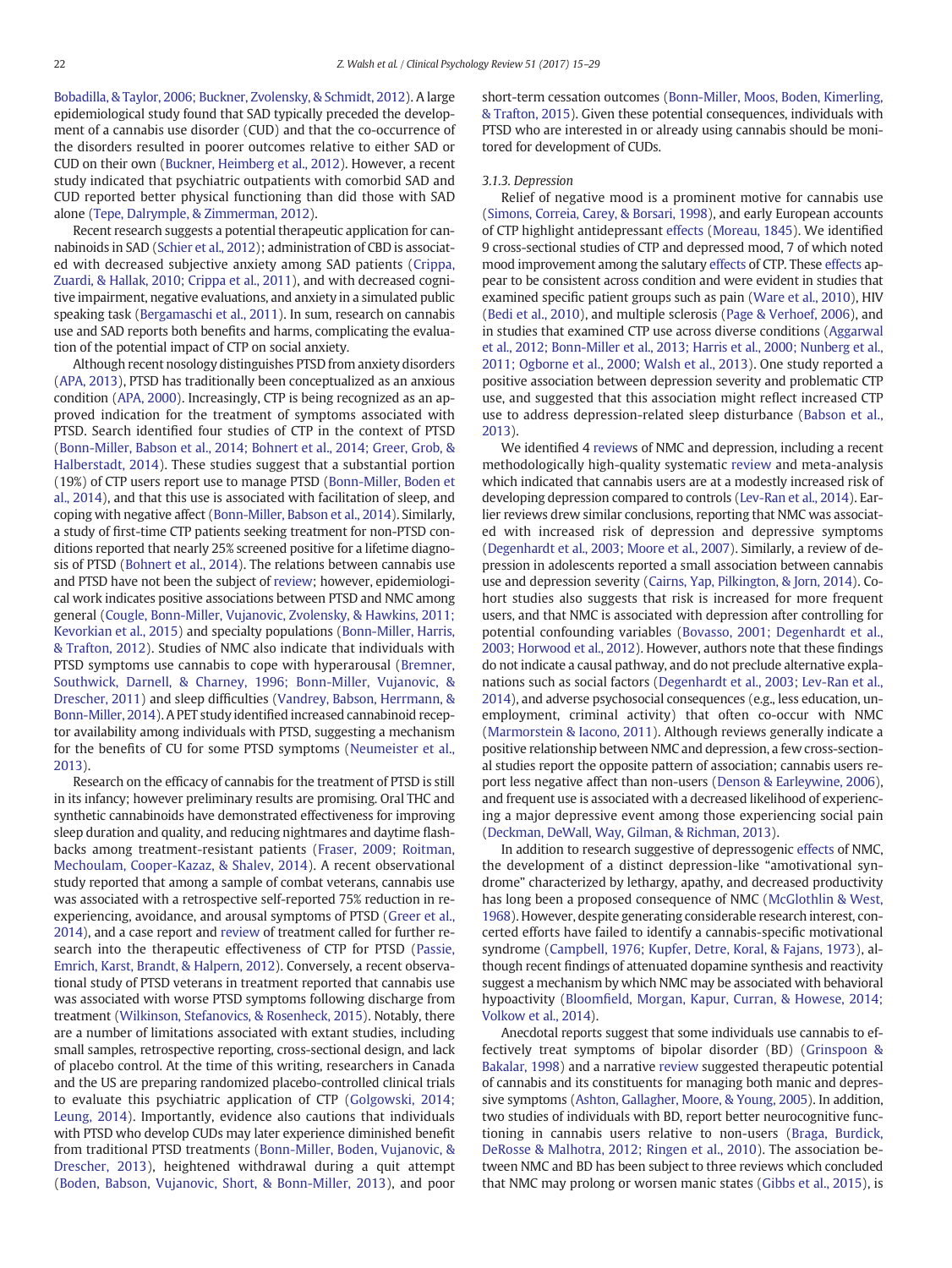associated with increased odds of suicide attempts ([Carrà, Bartoli,](#page-12-0) [Crocamo, Brady, & Clerici, 2014](#page-12-0)) and with earlier age of BD onset [\(Bally, Zullino, & Aubry, 2014](#page-11-0)). Studies also suggest that CUDs in BD patients are associated with a number of poor treatment outcomes, including psychosis [\(van Rossum, Boomsma, Tenback, Reed, & van Os,](#page-14-0) [2009](#page-14-0)), mixed episodes [\(Agrawal, Nurnberger, & Lynskey, 2011\)](#page-11-0), and a more severe course of illness ([Lev-Ran, Le Foll, McKenzie, George, &](#page-13-0) [Rehm, 2013; van Rossum et al., 2009](#page-13-0)).

In sum, the literature germane to use of CTP and mood disorders is equivocal. Several cross-sectional surveys suggest that CTP is used to improve mood and well-being among individuals with medical conditions. In contrast, NMC research reports small positive associations between use and depression, with unclear directionality of [effects.](cran:effects) Research related to BD is scant and similarly inconclusive. However, evidence of associations between non-therapeutic use and negative outcomes in BD suggests that caution may be warranted among CTPusers with BD.

# 3.1.4. Psychosis

Search revealed no systematic examinations of the association between CTP use and psychosis, and one case study in which CTP use appeared to induce psychosis in an individual with chronic pain and PTSD [\(Pierre, 2010](#page-13-0)). In contrast to the dearth of literature on CTP, the association between NMC and psychosis is the subject of a robust literature that has been extensively [review](cran:review)ed, including recent meta-[review](cran:review)s; therefore, to avoid redundancy we limited our [review](cran:review) of psychosis to articles published after 2010. Meta-analysis suggests that CUDs are common among individuals with schizophrenia, and in particular, in young males experiencing first-episode psychosis [\(Koskinen, Löhönen,](#page-12-0) [Koponen, Isohanni, & Miettunen, 2010](#page-12-0)). A synthesis of five previous reviews reported a consistent association between cannabis use and psychotic symptoms [\(Minozzi et al., 2010](#page-13-0)). This finding was highlighted in another meta-review of risk factors of schizophrenia, confirming the association between NMC and psychosis [\(Matheson, Shepherd, Laurens, &](#page-13-0) [Carr, 2011](#page-13-0)). A recent epidemiological review noted that evidence from case-control, cross-sectional, and cohort studies supports an association between NMC and development of later psychosis and schizophrenia [\(Gage, Hickman, & Zammit, 2015\)](#page-12-0). Meta-analyses also suggest an earlier onset of psychosis for cannabis users relative to non-users ([Large,](#page-13-0) [Sharma, Compton, Slade, & Nielssen, 2011](#page-13-0)). Longitudinal studies of NMC and schizophrenia have demonstrated heightened risk of developing schizophrenia among frequent users ([Shapiro & Buckley-Hunter,](#page-14-0) [2010; Malone, Hill, & Rubino, 2010\)](#page-14-0) and other studies demonstrated that these association were generally consistent after controlling for other substance use and prior psychiatric illness [\(Kristensen &](#page-12-0) [Cadenhead, 2007; Radhakrishnan, Wilkinson, & D'Souza, 2014](#page-12-0)). Two systematic reviews reported that cannabis use may alter brain structure in schizophrenia [\(Malchow et al., 2013; Rapp, Bugra, Riecher-Rossler,](#page-13-0) [Tamagni, & Borgwardt, 2012](#page-13-0)), although the influence of use on psychotic disorders is strongest among individuals with genetic vulnerability to psychosis [\(McLaren, Silins, Hutchinson, Mattick, & Hall, 2010; Malone et](#page-13-0) [al., 2010; Proal, Fleming, Galvez-Buccollini, & Delisi, 2014](#page-13-0)).

Studies that have directly administered THC have provided further evidence of psychotogenic [effects](cran:effects). Intravenous administration of THC induces transient psychotic symptoms among healthy individuals [\(D'Souza et al., 2004](#page-12-0)), and transiently exacerbates symptoms among individuals with schizophrenia [\(D'Souza et al., 2005; Morgan & Curran,](#page-12-0) [2008](#page-12-0)). However, studies that administer THC in isolation may not accurately mirror the [effects](cran:effects) of the diverse cannabinoid profiles that characterize the products favored by CTP users. Indeed, whereas THC is psychotomimetic, CBD has demonstrated antipsychotic properties which may counteract or attenuate THC [effects](cran:effects) ([Schubart et al., 2014](#page-14-0)). Indeed, a recent systematic [review](cran:review) of human studies suggested that CBD counteracts symptoms of psychosis and the cognitive impairment associated with THC administration, and notes the potential safety and efficacy of CBD as an antipsychotic compound [\(Iseger & Bossong, 2015](#page-12-0)).

Although evidence of an association between cannabis and psychosis is robust, the extent to which cannabis use plays a causal role in the development of psychotic disorders has not been definitively determined [\(McLaren et al., 2010](#page-13-0)). Specifically, evidence of a casual relation is obscured by plausible third factors such as polydrug use and socioeconomic status [\(Cantor-Graae, 2007; Matheson et al., 2011](#page-12-0)), and by possible reverse causation whereby individuals at risk for developing schizophrenia use cannabis to alleviate prodromal symptoms ([Moore](#page-13-0) [et al., 2007\)](#page-13-0). Indeed, the observation over the past several decades that rates of schizophrenia have remained constant despite dramatic increases in cannabis use presents a compelling counter to causal models of cannabis use and schizophrenia ([Rajapakse & Rodrigo, 2009](#page-13-0)). Nonetheless, the available evidence suggests that CTP users with psychotic disorders, and those at increased genetic risk of developing such disorders, should be cautioned regarding the use of cannabis. At-risk users of CTP who are reluctant to discontinue cannabis use should be counseled regarding the potential increase of risk associated with high THC strains of cannabis, and monitored closely for the development or exacerbation of psychotic symptoms.

## 3.2. Psychological assessment

### 3.2.1. Neurocognition

The psychoactive [effects](cran:effects) of cannabis are primarily attributable to THC binding to cannabinoid receptors concentrated in brain regions important for cognition (e.g., hippocampus, striatum, and cingulate; [Herkenham et al., 1990\)](#page-12-0); thus, it is not surprising that alterations in neurocognitive functioning are among the most well-documented side[-effects](cran:effects) of regular cannabis use ([Gonzalez, 2007; Hall, 2015\)](#page-12-0). One high-quality prospective cohort study of CTP for management of noncancer chronic pain included detailed assessment of neurocognitive performance. That study, which followed over 200 participants using a median of 2.5 g daily, reported no significant differences in neurocognitive functioning between cannabis users and controls at one year post-study ([Ware, Wang, Shapiro, & Collet, 2015](#page-14-0)). Although these results represent the best evidence to date regarding the cognitive [effects](cran:effects) of CTP, patient populations who already suffer from neurocognitive deficits (e.g., multiple sclerosis, HIV, epilepsy) may experience more pronounced [effects.](cran:effects) Specifically, several lab-based studies report that administration of THC or a history of cannabis use, are associated with salient neurocognitive deficits among individuals with HIV [\(Gonzalez, Schuster, Vassileva, & Martin, 2011\)](#page-12-0), multiple sclerosis [\(Honarmand, Tierney, O'Connor, & Feinstein, 2011](#page-12-0)), and schizophrenia [\(D'Souza, Sewell, & Ranganathan, 2009\)](#page-12-0).

With regard to NMC, four reviews have summarized lab-based administration studies of the acute neurocognitive [effects](cran:effects) of THC and cannabis (reviewed in [Crane, Schuster, Fusar-Poli, & Gonzalez, 2013; Crean,](#page-12-0) [Crane, & Mason, 2011; Gonzalez, 2007; Ranganathan & D'Souza, 2006](#page-12-0)). It is important to consider that studies reviewed often differ with regard to dosing, cannabis strain, route of administration, and whether THC or herbal cannabis was administered. This complicates generalizability, as these factors may influence the degree of neurocognitive deficits experienced during the approximately 4 h of acute intoxication that follow cannabis administration. With that in mind, evidence suggests acute deficits in memory, with more mixed findings for decision-making and inhibitory control, and some individual studies reporting deficits in attention and working memory ([Curran, Brignell, Fletcher,](#page-12-0) [Middleton, & Henry, 2002; D'Souza et al., 2004\)](#page-12-0). These findings suggest that regular CTP use may have a measurable impact on everyday neurocognitive functioning. However, there is evidence that frequent cannabis use, which characterizes many CTP users, may result in the development of tolerance to acute [effects,](cran:effects) and as such experimental findings might overestimate functional impairment [\(Hart, van Gorp, Haney,](#page-12-0) [Foltin, & Fischman, 2001](#page-12-0)).

The potential for non-acute, longer-lasting, or permanent changes in neurocognitive functioning resulting from cannabis use are of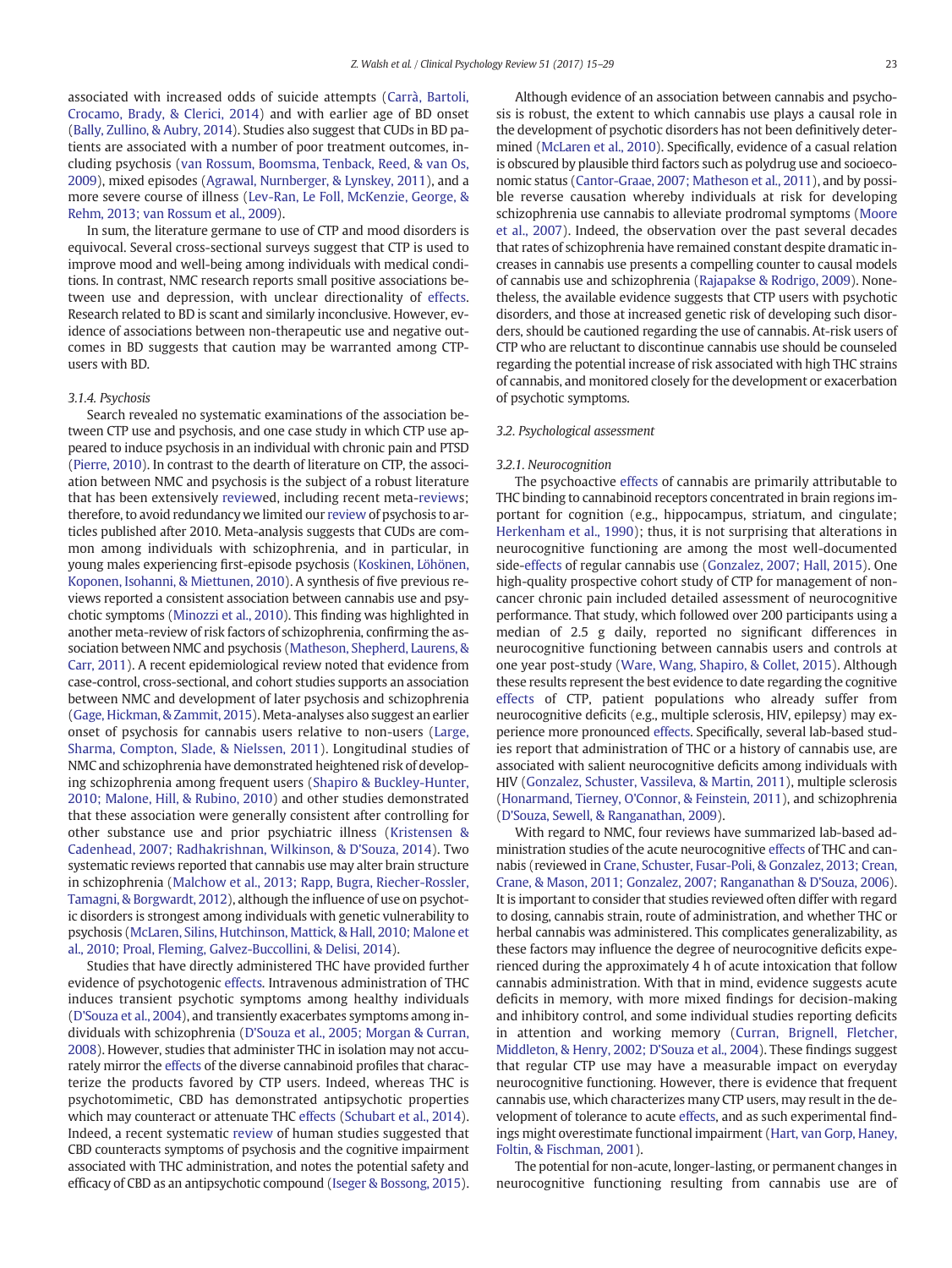considerable concern to CTP users and health care providers. Two metaanalyses of NMC have addressed this issue, the first of which concluded that statistically significant deficits of approximately ¼ of a standard deviation were evident in episodic memory, but no differences emerged in other neurocognitive ability areas ([Grant, Gonzalez, Carey, Natarajan, &](#page-12-0) [Wolfson, 2003\)](#page-12-0). A more recent meta-analysis found poorer performance among cannabis users in terms of abstraction/executive functioning, attention, memory (forgetting, retrieval), learning, verbal abilities, and motor skills, but reported no impact on reaction time, or perceptual-motor abilities [\(Schreiner & Dunn, 2012\)](#page-14-0). Importantly, when only studies that compared cannabis users to non-users after 25 days or more of supervised abstinence were considered, there were no lasting residual [effects](cran:effects) on performance. This recovery of neurocognitive functions after abstinence mirrors studies showing reversibility of cannabinoid receptor downregulation from chronic cannabis exposure [\(Hirvonen et al., 2012\)](#page-12-0).

Although the aforementioned studies suggest no evidence of longterm, persistent neurocognitive deficits after cessation of regular cannabis use among adults, the characterization of neurcognitive consequences of use in adolescence remains an area of active research and debate. For example, recent reports from a longitudinal study that identified global declines in IQ and neurocognitive functioning associated with regular and persistent cannabis use beginning during adolescence [\(Meier et al., 2012](#page-13-0)) garnered extensive attention, and a substantial literature suggests that adolescent-onset use may exacerbate NMC- related neurocognitive dysfunction ([Ehrenreich et al., 1999; Fontes et al., 2011;](#page-12-0) [Gruber, Sagar, Dahlgren, Racine, & Lukas, 2012; Pope et al., 2003\)](#page-12-0). However, two recent high-quality studies suggest that prior epidemiological studies may have overstated the negative cognitive impact of adolescent NMC. A prospective cohort study of over 2000 adolescents reported that after adjusting for confounds such as tobacco use, adolescents who has used cannabis > 50 times did not differ from never -users with regard to IQ or academic achievement [\(Mokrysz et al., 2016](#page-13-0)). Similarly, a quasi-experimental examination of two longitudinal twin studies with a combined sample of over 3000 adolescents found no differences in IQ change between ages 9–12 and 17–20 among twins discordant for NMC and no evidence of a dose-response relationship between frequency of use and IQ decline, leading the authors to conclude that apparent differences between cannabis users and non-users are attributable to genetic and familial factors ([Jackson et al., 2016](#page-12-0)).

In sum, acute deficits present during intoxication are likely to significantly impair performance on cognitive assessment. When not acutely intoxicated, the magnitude of these neurocognitive decrements range from about  $\frac{1}{4}$  to  $\frac{1}{2}$  of a standard-deviation (e.g., about 4 to 8 IQ points) with recovery approximately one month following cessation. Although the magnitude of these transient deficits is modest, they may be sufficient to impact functioning. However, tolerance may attenuate these [effects](cran:effects) among CTP populations. Nonetheless, in light of potential CTPrelated memory deficits clinicians should consider the use of memory aids to maximize compliance with co-occurring treatments. In addition, although some evidence appears to indicate that regular cannabis use beginning in adolescence may be associated with mild, but significant, neurocognitive decline, recent high-quality evidence suggests that the assertion of accentuated risk associated with adolescent use remains debatable. As with other medications with neurocognitive side-[effects](cran:effects) (e.g., opiates, benzodiazepines, some antipsychotics and anti-convulsives) clinicians and patients should weigh potential benefits with possible neurocognitive impact. In this respect, CTP is not unique, and providers should reference experiences with patients with mild neurocognitive deficits when working with patients using CTP.

# 3.2.2. Risk of harm to self

In addition to the assessment of cognitive functioning mental health clinicians are regularly called on to assess risk of harm to self (i.e. suicide, self-injury) or to others (i.e. interpersonal violence). With regard to risk for self-harm the association between CTP and suicide risk has not been examined. However, preliminary evidence from US states that allow CTP indicates no association between the number of medical cannabis registrants and rates of completed suicide, and tentatively suggests that CTP is associated with a decreased suicide among young adult men ([Anderson, Rees, & Sabia, 2014; Rylander, Valdez, & Nussbaum,](#page-11-0) [2014\)](#page-11-0).

We identified four [reviews](cran:review) of NMC and suicide risk. These reviews report conflicting findings, and evidence for a relation between NMC and suicide is inconclusive [\(Calabria, Degenhardt, Hall, & Lynskey,](#page-11-0) 2010; Moore et al., 2007; Serafi[ni et al., 2012; Wilcox, Conner, & Caine,](#page-11-0) [2004](#page-11-0)). Many studies do not control for confounding variables [\(Calabria et al., 2010; Moore et al., 2007\)](#page-11-0). The conclusions of studies that consider potential confounds are equivocal; some report that NMC is not associated with risk of suicidal ideation or attempts [\(Price,](#page-13-0) [Hemmingsson, Lewis, Zammit, & Allebeck, 2009; Rasic, Weerasinghe,](#page-13-0) [Asbridge, & Langille, 2013](#page-13-0)), whereas other studies indicate an association between NMC and subsequent suicidal ideation and attempts even after controlling for potential confounds [\(Beautrais, Joyce, &](#page-11-0) [Mulder, 1999; Chabrol, Chauchard, & Girabet, 2008; Fergusson,](#page-11-0) [Horwood, & Swain-Campbell, 2002; van Ours, Williams, Fergusson, &](#page-11-0) [Horwood, 2013\)](#page-11-0). Accordingly, the most recent of these reviews concluded that further research is required to delineate the distinct contribution of NMC across a complex web of risk factors (Serafi[ni et al.,](#page-14-0) [2012\)](#page-14-0).

## 3.2.3. Risk of harm to others

With regard to harm to others, cultural lore suggests a positive relation between cannabis and aggression (e.g. Reefer Madness; [Hirlman &](#page-12-0) [Gasnier, 1936](#page-12-0)); however, evidence bearing on this association is inconclusive. Our search identified no studies of CTP and violence, and 3 reviews of NMC and violence ([Abel, 1977; Moore & Stuart, 2005; Moore](#page-11-0) [et al., 2008](#page-11-0)). These reviews highlight discrepancies in the literature; whereas some research has suggested that NMC is positively associated with violence due to alterations in cognitive functioning [\(Moore &](#page-13-0) [Stuart, 2005\)](#page-13-0), negative consequences of withdrawal [\(Kouri, Pope, &](#page-12-0) [Lukas, 1999\)](#page-12-0), or associations with deviance and risk-taking behavior [\(Harrison, Erickson, Adlaf, & Freeman, 2001\)](#page-12-0), other research has concluded that cannabis is not associated with violence because of its sedative and quieting nature, reducing irritability and hostility ([Salzman,](#page-14-0) [Van der Kolk, & Shader, 1976\)](#page-14-0), and nonviolent expectancies [\(Alfonso](#page-11-0) [& Dunn, 2007\)](#page-11-0). Directionality and potential confounds further obscure the nature of the association, as cannabis users report use to attenuate aggression [\(Arendt et al., 2007\)](#page-11-0), and use was unrelated to violence after controlling for other factors among patients in substance use treatment [\(Macdonald, Erickson, Wells, Hathaway, & Pakula, 2008\)](#page-13-0).

The results of longitudinal studies of NMC and violence are also inconsistent. A study of consecutive births reported that cannabis dependence was uniquely associated with increased violence (Arseneault, Moffi[tt, Caspi, Taylor, & Silva, 2000\)](#page-11-0). However, a comparable study reported no association between NMC and violence when controlling for other factors ([Pedersen & Skardhamar, 2009](#page-13-0)). A longitudinal study of inpatient PTSD veterans reported that initiation of cannabis use while in treatment was associated with increased violent behavior following discharge ([Wilkinson et al.,](#page-14-0) [2015\)](#page-14-0). A laboratory-based study found that long-term users are more aggressive during a period of abstinence ([Kouri et al., 1999](#page-12-0)) which is consistent with proposals that cannabis withdrawal may underlie the associations with aggression [\(Hoaken & Stewart,](#page-12-0) [2003; Moore & Stuart, 2005; Moore et al., 2008](#page-12-0)). In contrast to evidence of a positive association between NMC and violence, a large longitudinal cohort study of married couples reported that frequent NMC use was associated with less intimate partner violence, with cousing couples exhibiting the lowest rates of violence ([Smith et al.,](#page-14-0) [2014](#page-14-0)). In sum, the association between cannabis use and violence remains obscure, is likely small when present, and may vary according to types of violent behavior. As such, although no research has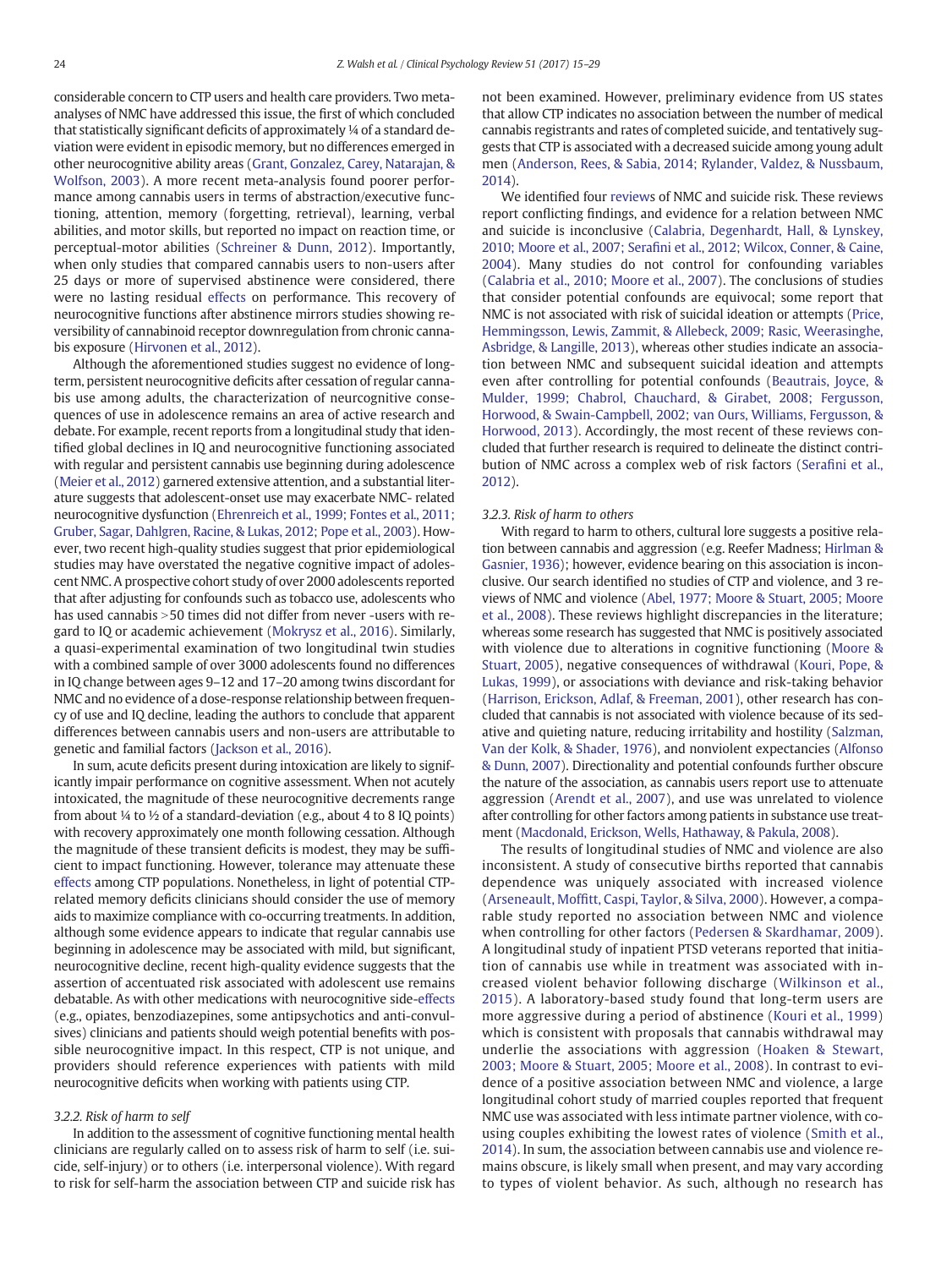examined CTP and violence, it appears unlikely that CTP use represents a notable risk factor for harm to others.

# 4. Summary

The reemergence of the therapeutic use of cannabis leads to several points of interface with domains related to clinical psychology and other mental health professions. Our review focused on what we feel are the most central areas in which CTP presents an issue of interest to clinical judgment or practice; implications for clinical disorders of adulthood (i.e. DSM-V, Axis I), assessment of cognitive functioning, and of risk of harm to self and others. The literature on CTP and mental health is generally underdeveloped. Research focusing on non-medical use is better developed but remains equivocal with regard to many clinical implications, and extension to CTP is problematic. In sum, further research directed explicitly at the mental health consequences of CTP is required to make more definitive statements. Nonetheless, the extant literature does allow for some informed, if preliminary, observations.

Substance use disorders are the category of psychopathology with the most robust literature relevant to CTP. Users of CTP report that cannabis may serve as a substitute for both pharmaceutical and recreational drugs, and that it may be preferred due to its perceived lack of harm, more acceptable side effect profile, and relative effectiveness. Moreover, population-level analyses suggest that cannabis substitution may have public health benefits. In contrast, research on NMC has largely focused on increased risk for the use of other substances and influences addiction treatment outcomes. However, research on the influence of NMC on the use of other substances is equivocal, as are findings regarding the influence of NMC on addictions treatment. Taken as a whole, the literature suggests that evaluating the influence of CTP use on use of other substances should consider potential for harm reduction and thereby extend beyond traditional conceptualization of cannabis use as inherently unhealthy and maladaptive.

Anxiety disorders are another area in which the emergence of CTP requires re-evaluation of cannabis use consequences. Users of CTP report anxiolytic motives, and an emerging literature suggest potential for treating SAD and PTSD. However, research on other anxiety disorders is scant and the comparative effectiveness of cannabis relative to other pharmacological treatments for anxiety has yet to be determined. Evidence bearing on the association between CTP use and mood disorders is also underdeveloped. Although CTP users widely report using CTP to improve mood and alleviate negative affect, the effectiveness of CTP in that regard remains obscure. In general, further research is needed to assess the [effects](cran:effects) of CTP on anxiety and affective disorders, as the relative harms and benefits likely vary across disorders and according to individual differences.

In contrast to areas where research suggests the potential for both attenuation and exacerbation of psychopathology, evidence on cannabis and psychosis largely indicates that use is associated with negative outcomes. This is particularly true with regard to cannabis that contains high concentrations of THC. However, pre-clinical evidence suggests that the cannabinoid CBD may have antipsychotic properties, and future research that focuses more specifically on isolated CBD, or on herbal cannabis strains that are characterized by high levels of CBD and lower THC, may elucidate the medicinal potential of CTP for psychotic disorders. Indeed, the therapeutic implications of variability in cannabinoid content across strains of cannabis may have implication beyond psychosis, and further research in this area is expected in the near future. However, pending such increased specificity, CTP use may represent a risk for patients who exhibit psychotic symptoms or are otherwise vulnerable.

With regard to assessment, evidence does not suggest that CTP is a distinct risk factor for harm to self or others. The influence of CTP use on cognitive assessment, however, is somewhat more complex. Intensity and duration of the acute neurocognitive [effects](cran:effects) of CTP use vary widely due to factors such as mode of administration, user tolerance, dosage, and cannabinoid content. However, research has generally converged to document acute and non-acute deficits in learning and memory as well as varied deficits in other neurocognitive domains, and as such frequent CTP users may experience these deficits for a considerable proportion of their daily life. However, tolerance may attenuate these deficits, and with regard to longer-term outcomes, research suggests that deficits appear to recover following a period of abstinence.

In sum, the implications of CTP for mental health care appear to vary across conditions with potential for both benefits and harms. In this regard cannabis is similar to other psychoactive medicines. Health care providers should work to maximize positive outcomes by pursuing strategies to increase medication adherence, such as psychoeducation, ongoing assessment of motivations and barriers to adherence, and attention to the therapeutic alliance [\(Julius, Novitsky, & Dubin, 2009](#page-12-0)). Maintenance of alliance during CTP-related interactions may be particularly important as poor patient - caregiver communication has been identified as a potential barrier to safe access to CTP [\(Belle-Isle et al.,](#page-11-0) [2014](#page-11-0)).

Our confidence in the conclusions of this [review](cran:review) is constrained by the limitations of the literature we [review](cran:review)ed. Nearly all studies that directly examined CTP were cross-sectional studies of low to medium methodological quality, and extrapolation from the more developed literature on NMC is problematic. The more robust elucidation of the consequences of CTP for psychopathology will require focused longitudinal cohort studies of CTP users and clinical trials using well-characterized cannabis. Our conclusions are further limited by our decisions to not include examination of the grey literature in our [review,](cran:review) and our exclusive reliance on published reports makes our interpretations vulnerable to the influence of publication bias [\(Shea et al., 2007](#page-14-0)). Furthermore, the diversity of approaches we surveyed did not facilitate estimates of effect size and thus limited our ability to empirically compare results across studies.

There are also several topics which we do not address but which nonetheless fall within the purview of mental health, and merit the attention of future investigations. Notable among these are the potential impacts of CTP use on disorders of eating and sleep. Given the centrality of the endogenous cannabinoid system in the regulation of appetite and sleep [\(Babson & Bonn-Miller, 2014; Watkins & Kim, 2015\)](#page-11-0), it is likely that CTP use might have implications for these aspects of mental health. The influence of CTP use in behavioral medicine, particularly with regard to the treatment of chronic pain, also warrants systematic examination [\(Ilgen et al., 2013\)](#page-12-0). Finally, the influence of CTP use on disorders that frequently emerge in youth, such as ADHD and autism, as well disorders of old age, including dementia, demand further attention. In general, the study of the mental health implications of the medicinal use of cannabis is in its infancy. We expect that increasing interest, accompanied by a more conducive research environment, will soon lead to the elucidation of outstanding issues, and thus facilitate the more informed assessment of the benefits and risks of using cannabis for therapeutic purposes.

#### Conflict of interest

Zach Walsh is Coordinating Principal Investigator on a clinical trial of cannabis that is sponsored by Tilray, a licensed producer of medical cannabis. Kim Crosby and Michelle Thiessen are paid by Tilray as graduate research assistants to Dr. Walsh in running that trial. Marcel Bonn-Miller has been a paid consultant for CW Botanicals, Tilray, and Aphria within the past 12 months, all of whom are producers of medical cannabis. Within the past 12 months, he has also served as a consultant for Insys Therapeutics and Zynerba Pharmaceuticals. Dr. Bonn-Miller also serves on the boards of the International Cannabis and Cannabinoids Institute, Institute for Research on Cannabinoids, Realm of Caring Foundation, The Medical Cannabis Institute, and the Thomas Jefferson University Center for Medical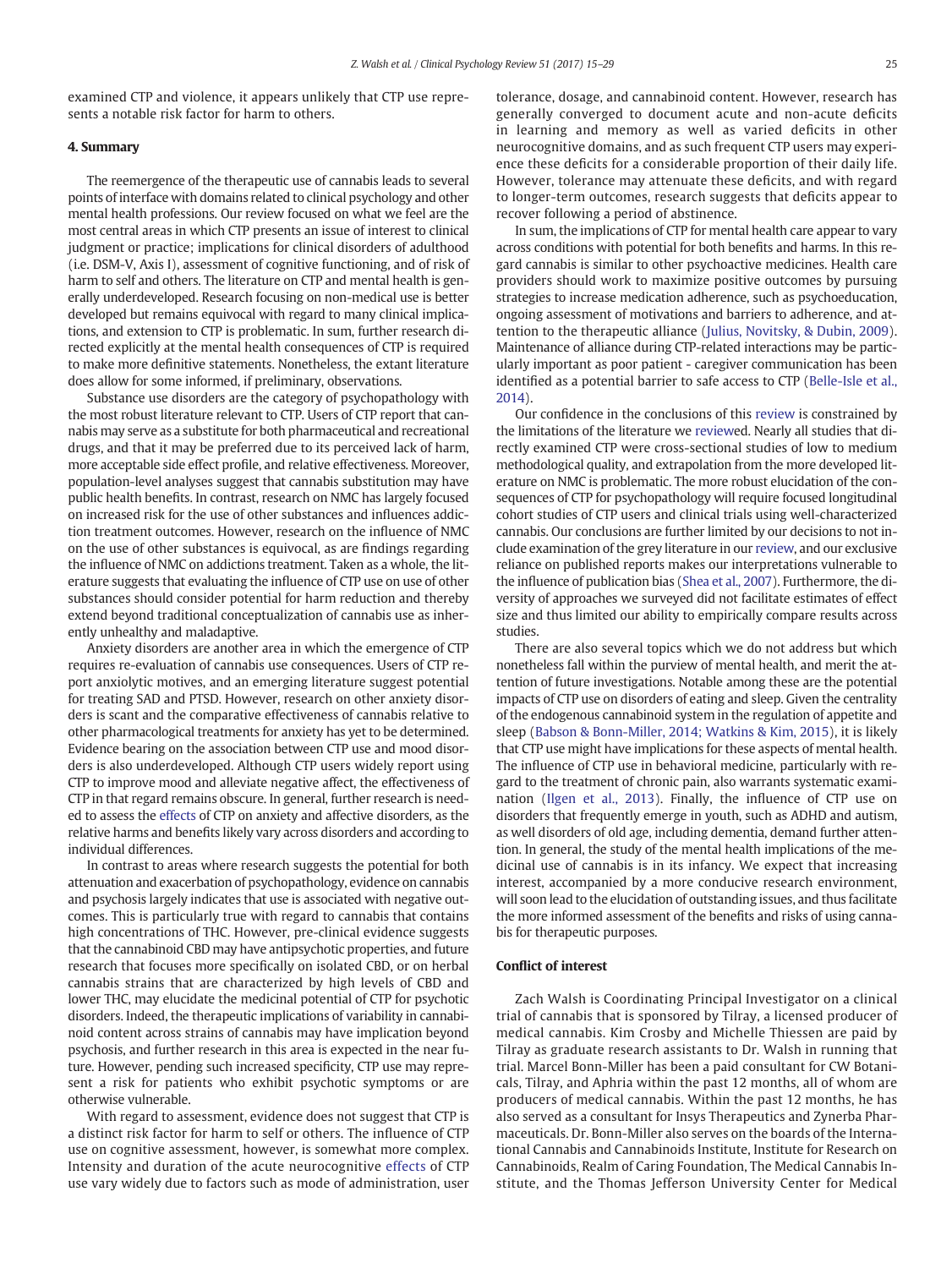<span id="page-11-0"></span>Cannabis Education and Research. All other authors declare that they have no conflicts of interest.

# Contributors

Zach Walsh designed and initiated the review, and wrote the first draft. Raul Gonzalez wrote portions of the first draft and provided several editorial reviews of the manuscript. Kim Crosby and Chris Carroll conducted literature searches, provided summaries of previous research studies and contributed to the writing of the first draft. Michelle Thiessen and Kim Crosby conducted literature searches and rated the studies for quality. Marcel Bonn-Miller provided several editorial reviews of the manuscript and contributed to writing of the first draft. All authors contributed to and have approved the final manuscript.

# Acknowledgement

Preparation of this manuscript was supported in part by a grant to Zach Walsh from the Social Sciences and Humanities Research Council of Canada. The expressed views do not necessarily represent those of the Social Sciences and Humanities Research Council of Canada or of the U.S. Department of Veterans Affairs.

# References

- Abel, E. L. (1977). [The relationship between cannabis and violence: A review.](http://refhub.elsevier.com/S0272-7358(16)30093-9/rf0005) [Psychological Bulletin](http://refhub.elsevier.com/S0272-7358(16)30093-9/rf0005), 84(2), 193–211.
- Aggarwal, S. K., Carter, G. T., Sullivan, M. D., Zumbrunnen, C., Morrill, R., & Mayer, J. D. (2012). [Prospectively surveying health-related quality of life and symptom relief in](http://refhub.elsevier.com/S0272-7358(16)30093-9/rf0010) [a lot-based sample of medical cannabis-using patients in urban Washington state re](http://refhub.elsevier.com/S0272-7358(16)30093-9/rf0010)[veals managed chronic illness and debility.](http://refhub.elsevier.com/S0272-7358(16)30093-9/rf0010) American Journal of Hospice & Palliative [Medicine](http://refhub.elsevier.com/S0272-7358(16)30093-9/rf0010), 30, 523–531.
- Agrawal, A., Nurnberger, J. I., Jr., & Lynskey, M. T. (2011). [Cannabis involvement in individ](http://refhub.elsevier.com/S0272-7358(16)30093-9/rf0015)[uals with bipolar disorder.](http://refhub.elsevier.com/S0272-7358(16)30093-9/rf0015) Psychiatry Research, 185(3), 459–461.
- Alfonso, J., & Dunn, M. E. (2007). [Differences in the marijuana expectancies of adolescents](http://refhub.elsevier.com/S0272-7358(16)30093-9/rf0020) [in relation to marijuana use.](http://refhub.elsevier.com/S0272-7358(16)30093-9/rf0020) Substance Use & Misuse, 42(6), 1009-1025.
- American Psychiatric Association (2000). [Diagnostic and statistical manual of mental disor](http://refhub.elsevier.com/S0272-7358(16)30093-9/rf0035)ders. [\(4th ed., text rev.\) Washington, DC: Author.](http://refhub.elsevier.com/S0272-7358(16)30093-9/rf0035)
- American Psychiatric Association (2013). [Diagnostic and statistical manual of mental disor](http://refhub.elsevier.com/S0272-7358(16)30093-9/rf0040)ders [\(5th ed.\). Washington, DC: Author.](http://refhub.elsevier.com/S0272-7358(16)30093-9/rf0040)
- Anderson, D. M., Hanson, B., & Rees, D. I. (2013). [Medical marijuana laws, traf](http://refhub.elsevier.com/S0272-7358(16)30093-9/rf0045)fic fatalities, and alcohol consumption. [Journal of Law and Economics](http://refhub.elsevier.com/S0272-7358(16)30093-9/rf0045), 56(2), 333–369.
- Anderson, D. M., Rees, D. I., & Sabia, J. J. (2014). [Medical marijuana laws and suicides by](http://refhub.elsevier.com/S0272-7358(16)30093-9/rf0050) gender and age. [American Journal of Public Health](http://refhub.elsevier.com/S0272-7358(16)30093-9/rf0050)(0), e1–e8.
- Arendt, M., Rosenberg, R., Fjordback, L., Brandholdt, J., Foldager, L., Sher, L., & Munk-Jorgensen, P. (2007). [Testing the self-medication hypothesis of depression and ag](http://refhub.elsevier.com/S0272-7358(16)30093-9/rf0055)[gression in cannabis-dependent subjects.](http://refhub.elsevier.com/S0272-7358(16)30093-9/rf0055) Psychological Medicine, 37, 935–945.
- Arseneault, L., Moffitt, T. E., Caspi, A., Taylor, P. J., & Silva, P. A. (2000). [Mental disorders](http://refhub.elsevier.com/S0272-7358(16)30093-9/rf0060) [and violence in a total birth cohort: Results from the Dunedin study.](http://refhub.elsevier.com/S0272-7358(16)30093-9/rf0060) Archives of [General Psychiatry](http://refhub.elsevier.com/S0272-7358(16)30093-9/rf0060), 57, 979–986.
- Ashrafioun, L., Bohnert, K. M., Jannausch, M., & Ilgen, M. A. (2015). [Characteristics of sub](http://refhub.elsevier.com/S0272-7358(16)30093-9/rf0065)[stance use disorder treatment patients using medical cannabis for pain.](http://refhub.elsevier.com/S0272-7358(16)30093-9/rf0065) Addictive [Behaviors](http://refhub.elsevier.com/S0272-7358(16)30093-9/rf0065), 42, 185–188.
- Ashton, C. H., Gallagher, P., Moore, P. B., & Young, A. H. (2005). [Cannabinoids in bipolar](http://refhub.elsevier.com/S0272-7358(16)30093-9/rf0070) [affective disorder: A review and discussion of their therapeutic potential.](http://refhub.elsevier.com/S0272-7358(16)30093-9/rf0070) Journal of [Psychopharmacology](http://refhub.elsevier.com/S0272-7358(16)30093-9/rf0070), 19, 293.
- Babson, K. A., & Bonn-Miller, M. O. (2014). [Sleep disturbances: Implications for cannabis](http://refhub.elsevier.com/S0272-7358(16)30093-9/rf0075) [use, cannabis use cessation, and cannabis use treatment.](http://refhub.elsevier.com/S0272-7358(16)30093-9/rf0075) Current Addiction Reports, 1[, 109](http://refhub.elsevier.com/S0272-7358(16)30093-9/rf0075)–114.
- Babson, K. A., Boden, M. T., & Bonn-Miller, M. O. (2013). [Sleep quality moderates the re](http://refhub.elsevier.com/S0272-7358(16)30093-9/rf0080)[lation between depression symptoms and problematic cannabis use among medical](http://refhub.elsevier.com/S0272-7358(16)30093-9/rf0080) cannabis users. [The American Journal of Drug and Alcohol Abuse](http://refhub.elsevier.com/S0272-7358(16)30093-9/rf0080), 39, 211–216.
- Bachhuber, M. A., Saloner, B., Cunningham, C. O., & Barry, C. L. (2014). [Medical cannabis](http://refhub.elsevier.com/S0272-7358(16)30093-9/rf0085) [laws and opioid analgesic overdose mortality in the United States, 1999](http://refhub.elsevier.com/S0272-7358(16)30093-9/rf0085)–2010. [JAMA Internal Medicine](http://refhub.elsevier.com/S0272-7358(16)30093-9/rf0085), 174(10), 1668–1673.
- Bally, N., Zullino, D., & Aubry, J. M. (2014). Cannabis use and fi[rst manic episode.](http://refhub.elsevier.com/S0272-7358(16)30093-9/rf0090) Journal of [Affective Disorders](http://refhub.elsevier.com/S0272-7358(16)30093-9/rf0090), 165, 103–108.
- Barcella, L. (2013, May 13). Secret "sober" pot smokers. The fix Retrieved from [http://](http://www.thefix.com/content/secret-%E2%80%9Csober%E2%80%9D-pot-users2030) www.thefi[x.com/content/secret-](http://www.thefix.com/content/secret-%E2%80%9Csober%E2%80%9D-pot-users2030)"sober"-pot-users2030.
- Beautrais, A. L., Joyce, P. R., & Mulder, R. T. (1999). [Cannabis abuse and serious suicide at](http://refhub.elsevier.com/S0272-7358(16)30093-9/rf0100)tempts. Addiction, 94[\(8\), 1155](http://refhub.elsevier.com/S0272-7358(16)30093-9/rf0100)–1164.
- Bedi, G., Foltin, R. W., Gunderson, E. W., Rabkin, J., Hart, C. L., Comer, S. D., ... Haney, M. (2010). Effi[cacy and tolerability of high-dose dronabinol maintenance in HIV-positive marijuana](http://refhub.elsevier.com/S0272-7358(16)30093-9/rf0105) [smokers: A controlled laboratory study.](http://refhub.elsevier.com/S0272-7358(16)30093-9/rf0105) Psychopharmacology, 212, 675–686.
- Belendiuk, K. A., Baldini, L. L., & Bonn-Miller, M. O. (2015). [Narrative review of the safety](http://refhub.elsevier.com/S0272-7358(16)30093-9/rf0110) and effi[cacy of marijuana for the treatment of commonly state-approved medical and](http://refhub.elsevier.com/S0272-7358(16)30093-9/rf0110) psychiatric disorders. [Addiction Science and Practice](http://refhub.elsevier.com/S0272-7358(16)30093-9/rf0110), 10, 1–10.
- Belle-Isle, L., Walsh, Z.\*., Lucas, P., Callaway, R., Capler, R., Kay, R., & Holtzman, S. (2014). [Barrier to access for Canadians who use cannabis for therapeutic purposes.](http://refhub.elsevier.com/S0272-7358(16)30093-9/rf0115) The [International Journal on Drug Policy](http://refhub.elsevier.com/S0272-7358(16)30093-9/rf0115), 25, 691–699.
- Bergamaschi, M. M., Queiroz, R. H. C., Chagas, M. H. N., de Oliveira, D. C. G., De Martinis, B. S., Kapczinski, F., ... Crippa, J. A. S. (2011). [Cannabidiol reduces the anxiety induced by](http://refhub.elsevier.com/S0272-7358(16)30093-9/rf0120) [simulated public speaking in treatment-naive social phobia patients.](http://refhub.elsevier.com/S0272-7358(16)30093-9/rf0120) [Neuropsychopharmacology](http://refhub.elsevier.com/S0272-7358(16)30093-9/rf0120), 36(6), 1219–1226.
- Bloomfield, M. A. P., Morgan, C. J. A., Kapur, S., Curran, H. V., & Howese, O. D. (2014). [The](http://refhub.elsevier.com/S0272-7358(16)30093-9/rf0125) [link](http://refhub.elsevier.com/S0272-7358(16)30093-9/rf0125) [between](http://refhub.elsevier.com/S0272-7358(16)30093-9/rf0125) [dopamine](http://refhub.elsevier.com/S0272-7358(16)30093-9/rf0125) [function](http://refhub.elsevier.com/S0272-7358(16)30093-9/rf0125) [and](http://refhub.elsevier.com/S0272-7358(16)30093-9/rf0125) [apathy](http://refhub.elsevier.com/S0272-7358(16)30093-9/rf0125) [in](http://refhub.elsevier.com/S0272-7358(16)30093-9/rf0125) [cannabis](http://refhub.elsevier.com/S0272-7358(16)30093-9/rf0125) [users:](http://refhub.elsevier.com/S0272-7358(16)30093-9/rf0125) [An](http://refhub.elsevier.com/S0272-7358(16)30093-9/rf0125) [\[18F\]-DOPA PET](http://refhub.elsevier.com/S0272-7358(16)30093-9/rf0125) imaging study. [Psychopharmacology](http://refhub.elsevier.com/S0272-7358(16)30093-9/rf0125), 231, 2251–2259.
- Boden, M. T., Babson, K. A., Vujanovic, A. A., Short, N. A., & Bonn-Miller, M. O. (2013). [Post](http://refhub.elsevier.com/S0272-7358(16)30093-9/rf0130)[traumatic stress disorder and cannabis use characteristics among military veterans](http://refhub.elsevier.com/S0272-7358(16)30093-9/rf0130) with cannabis dependence. [The American Journal on Addictions](http://refhub.elsevier.com/S0272-7358(16)30093-9/rf0130), 22, 277–284.
- Boden, M. T., Gross, J. J., Babson, K. A., & Bonn-Miller, M. O. (2013). [The interactive effects](http://refhub.elsevier.com/S0272-7358(16)30093-9/rf0135) [of emotional clarity and cognitive reappraisal on problematic cannabis use among](http://refhub.elsevier.com/S0272-7358(16)30093-9/rf0135) [medical cannabis users.](http://refhub.elsevier.com/S0272-7358(16)30093-9/rf0135) Addictive Behaviors, 38(3), 1663–1668.
- Bohnert, K. M., Perron, B. E., Ashrafioun, L., Kleinberg, F., Jannausch, M., & Ilgen, M. A. (2014). [Positive posttraumatic stress disorder screens among](http://refhub.elsevier.com/S0272-7358(16)30093-9/rf0140) first-time medical can[nabis patients: Prevalence and association with other substance use.](http://refhub.elsevier.com/S0272-7358(16)30093-9/rf0140) Addictive [Behaviors](http://refhub.elsevier.com/S0272-7358(16)30093-9/rf0140), 39, 1414–1417.
- Bonn-Miller, M. O., Harris, A. H., & Trafton, J. A. (2012). [Prevalence of cannabis use disor](http://refhub.elsevier.com/S0272-7358(16)30093-9/rf0145)[der diagnoses among veterans in 2002, 2008, and 2009.](http://refhub.elsevier.com/S0272-7358(16)30093-9/rf0145) Psychological Services, 9, 404–[416.](http://refhub.elsevier.com/S0272-7358(16)30093-9/rf0145)
- Bonn-Miller, M. O., Vujanovic, A. A., & Drescher, K. D. (2011). [Cannabis use among military](http://refhub.elsevier.com/S0272-7358(16)30093-9/rf3000) [veterans after residential treatment for posttraumatic stress disorder.](http://refhub.elsevier.com/S0272-7358(16)30093-9/rf3000) Psychology of [Addictive Behaviors](http://refhub.elsevier.com/S0272-7358(16)30093-9/rf3000), 25, 485–491.
- Bonn-Miller, M. O., Boden, M. T., Vujanovic, A. A., & Drescher, K. D. (2013). [Prospective in](http://refhub.elsevier.com/S0272-7358(16)30093-9/rf0150)[vestigation of the impact of cannabis use disorders on posttraumatic stress disorder](http://refhub.elsevier.com/S0272-7358(16)30093-9/rf0150) [symptoms among veterans in residential treatment.](http://refhub.elsevier.com/S0272-7358(16)30093-9/rf0150) Psychological Trauma: Theory, [Research, Practice, and Policy](http://refhub.elsevier.com/S0272-7358(16)30093-9/rf0150), 5, 193–200.
- Bonn-Miller, M. O., Babson, K. A., & Vandrey, R. (2014). [Using cannabis to help you sleep:](http://refhub.elsevier.com/S0272-7358(16)30093-9/rf0155) [Heightened frequency of medical cannabis use among those with PTSD.](http://refhub.elsevier.com/S0272-7358(16)30093-9/rf0155) Drug and [Alcohol Dependence](http://refhub.elsevier.com/S0272-7358(16)30093-9/rf0155), 136, 162–165.
- Bonn-Miller, M. O., Boden, M. T., Bucossi, M. M., & Babson, K. A. (2014). [Self-reported can](http://refhub.elsevier.com/S0272-7358(16)30093-9/rf0160)[nabis use characteristics, patterns and helpfulness among medical cannabis users.](http://refhub.elsevier.com/S0272-7358(16)30093-9/rf0160) The [American Journal of Drug and Alcohol Abuse](http://refhub.elsevier.com/S0272-7358(16)30093-9/rf0160), 40, 23–30.
- Bonn-Miller, M. O., Moos, R. H., Boden, M. T., Kimerling, R., & Trafton, J. A. (2015). [The im](http://refhub.elsevier.com/S0272-7358(16)30093-9/rf0165)[pact of posttraumatic stress disorder on cannabis quit success.](http://refhub.elsevier.com/S0272-7358(16)30093-9/rf0165) The American Journal of [Drug and Alcohol Abuse](http://refhub.elsevier.com/S0272-7358(16)30093-9/rf0165), 41, 339–344.
- Bovasso, G. R. (2001). [Cannabis abuse as a risk factor for depressive symptoms.](http://refhub.elsevier.com/S0272-7358(16)30093-9/rf0170) American [Journal of Psychiatry](http://refhub.elsevier.com/S0272-7358(16)30093-9/rf0170), 158, 2033–2037.
- Boyd, C. J., Veliz, P. T., & McCabe, S. E. (2015). Adolescents' [use of medical marijuana: A](http://refhub.elsevier.com/S0272-7358(16)30093-9/rf2065) [secondary analysis of Monitoring the Future data.](http://refhub.elsevier.com/S0272-7358(16)30093-9/rf2065) Journal of Adolescent Health, 57, 241–[244.](http://refhub.elsevier.com/S0272-7358(16)30093-9/rf2065)
- Braga, R. J., Burdick, K. E., DeRosse, P., & Malhotra, A. K. (2012). [Cognitive and clinical out](http://refhub.elsevier.com/S0272-7358(16)30093-9/rf0175)[comes associated with cannabis use in patients with bipolar I disorder.](http://refhub.elsevier.com/S0272-7358(16)30093-9/rf0175) Psychiatry [Research](http://refhub.elsevier.com/S0272-7358(16)30093-9/rf0175), 200(2), 242–245.
- Bremner, J. D., Southwick, S. M., Darnell, A., & Charney, D. S. (1996). [Chronic PTSD in Viet](http://refhub.elsevier.com/S0272-7358(16)30093-9/rf0180)[nam combat veterans: Course of illness and substance abuse.](http://refhub.elsevier.com/S0272-7358(16)30093-9/rf0180) American Journal of [Psychiatry](http://refhub.elsevier.com/S0272-7358(16)30093-9/rf0180), 153, 369–375.
- Buckner, J. D., & Schmidt, N. B. (2008). Marijuana effect expectancies: Relations to social anxiety and marijuana use problems. Addictive Behaviors, 33, 1477–1483. http://dx. doi.org/[10.1016/j.addbeh.2008.06.017.](http://dx.doi.org/10.1016/j.addbeh.2008.06.017)
- Buckner, J. D., Mallott, M. A., Schmidt, N. B., & Taylor, J. (2006a). Peer infl[uence and gender](http://refhub.elsevier.com/S0272-7358(16)30093-9/rf0190) [differences in problematic cannabis use among individuals with social anxiety.](http://refhub.elsevier.com/S0272-7358(16)30093-9/rf0190) [Journal of Anxiety Disorders](http://refhub.elsevier.com/S0272-7358(16)30093-9/rf0190), 20, 1087–1102.
- Buckner, J. D., Schmidt, N. B., Bobadilla, L., & Taylor, J. (2006b). [Social anxiety and prob](http://refhub.elsevier.com/S0272-7358(16)30093-9/rf0195)[lematic cannabis use: Evaluating the moderating role of stress reactivity and per](http://refhub.elsevier.com/S0272-7358(16)30093-9/rf0195)ceived coping. [Behaviour Research and Therapy](http://refhub.elsevier.com/S0272-7358(16)30093-9/rf0195), 44(7), 1007–1015.
- Buckner, J. D., Bonn-Miller, M. O., Zvolensky, M. J., & Schmidt, N. B. (2007). [Marijuana use](http://refhub.elsevier.com/S0272-7358(16)30093-9/rf0200) [motives and social anxiety among marijuana-using young adults.](http://refhub.elsevier.com/S0272-7358(16)30093-9/rf0200) Addictive Behaviors, 32[, 2238](http://refhub.elsevier.com/S0272-7358(16)30093-9/rf0200)–2252.
- Buckner, J. D., Schmidt, N. B., Lang, A. R., Small, J. W., Schlauch, R. C., & Lewinsohn, P. M. (2008). Specifi[city of social anxiety disorder as a risk factor for alcohol and cannabis](http://refhub.elsevier.com/S0272-7358(16)30093-9/rf0205) dependence. [Journal of Psychiatric Research](http://refhub.elsevier.com/S0272-7358(16)30093-9/rf0205), 42(3), 230–239.
- Buckner, J. D., Heimberg, R. G., Matthews, R. A., & Silgado, J. (2012). [Marijuana-related](http://refhub.elsevier.com/S0272-7358(16)30093-9/rf0210) [problems and social anxiety: The role of marijuana behaviors in social situations.](http://refhub.elsevier.com/S0272-7358(16)30093-9/rf0210) [Psychology of Addictive Behaviors](http://refhub.elsevier.com/S0272-7358(16)30093-9/rf0210), 26(1), 151–156.
- Buckner, J. D., Heimberg, R. G., Schneier, F. R., Liu, S. M., Wang, S., & Blanco, C. (2012). [The](http://refhub.elsevier.com/S0272-7358(16)30093-9/rf0215) [relationship between cannabis use disorders and social anxiety disorder in the Na](http://refhub.elsevier.com/S0272-7358(16)30093-9/rf0215)[tional Epidemiological Study of Alcohol and Related Conditions \(NESARC\).](http://refhub.elsevier.com/S0272-7358(16)30093-9/rf0215) Drug and [Alcohol Dependence](http://refhub.elsevier.com/S0272-7358(16)30093-9/rf0215), 124, 128–134.
- Buckner, J. D., Zvolensky, M. J., & Schmidt, N. B. (2012). [Cannabis-related impairment and](http://refhub.elsevier.com/S0272-7358(16)30093-9/rf0220) [social anxiety: The roles of gender and cannabis use motives.](http://refhub.elsevier.com/S0272-7358(16)30093-9/rf0220) Addictive Behaviors, 37[\(11\), 1294](http://refhub.elsevier.com/S0272-7358(16)30093-9/rf0220)–1297.
- Budney, A. J., Moore, B. A., Vandrey, R. G., & Hughes, J. R. (2003). [The time course and sig](http://refhub.elsevier.com/S0272-7358(16)30093-9/rf0225)nificance of cannabis withdrawal. [Journal of Abnormal Psychology](http://refhub.elsevier.com/S0272-7358(16)30093-9/rf0225), 112, 393–402.
- Budney, A. J., Hughes, J. R., Moore, B. A., & Vandrey, R. (2004). [Review of the validity](http://refhub.elsevier.com/S0272-7358(16)30093-9/rf0230) [of cannabis withdrawal syndrome.](http://refhub.elsevier.com/S0272-7358(16)30093-9/rf0230) American Journal of Psychiatry, 161(11), 1967–[1977.](http://refhub.elsevier.com/S0272-7358(16)30093-9/rf0230)
- Cairns, K. E., Yap, M. B. H., Pilkington, P. D., & Jorn, A. F. (2014). [Risk and protective factors](http://refhub.elsevier.com/S0272-7358(16)30093-9/rf0235) [for depression that adolescents can modify: A systematic review and meta-analysis of](http://refhub.elsevier.com/S0272-7358(16)30093-9/rf0235) longitudinal studies. [Journal of Affective Disorders](http://refhub.elsevier.com/S0272-7358(16)30093-9/rf0235), 169, 61–75.
- Calabria, B., Degenhardt, L., Hall, W., & Lynskey, M. (2010). [Does cannabis use increase the](http://refhub.elsevier.com/S0272-7358(16)30093-9/rf0240) [risk of death? Systematic review of epidemiological evidence on adverse effects of](http://refhub.elsevier.com/S0272-7358(16)30093-9/rf0240) cannabis use. [Drug and Alcohol Review](http://refhub.elsevier.com/S0272-7358(16)30093-9/rf0240), 29(3), 318–330.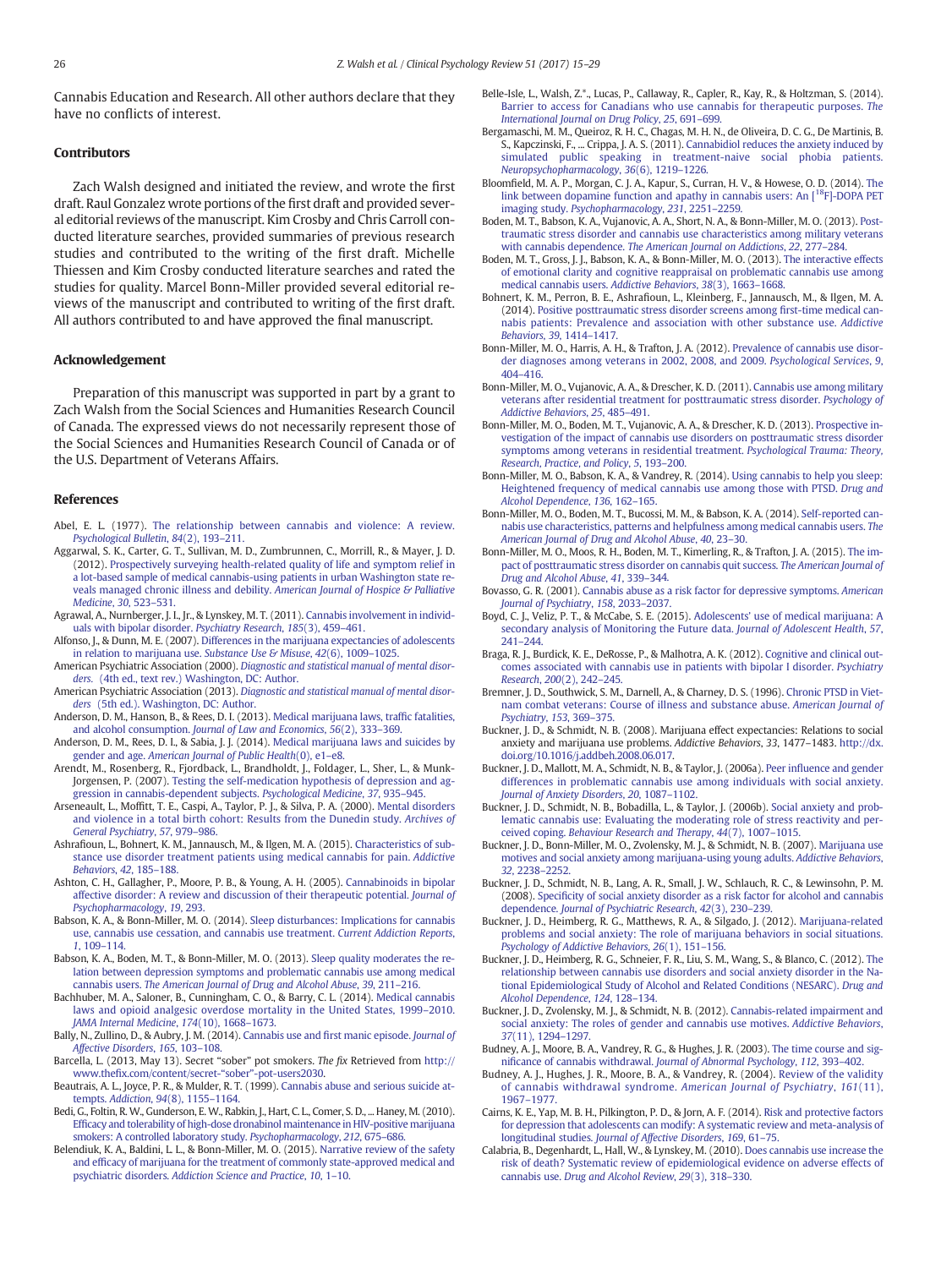- <span id="page-12-0"></span>Campbell, I. (1976). [The amotivational syndrome and cannabis use with emphasis on the](http://refhub.elsevier.com/S0272-7358(16)30093-9/rf0245) Canadian scene. [Annals of the New York Academy of Sciences](http://refhub.elsevier.com/S0272-7358(16)30093-9/rf0245), 282(1), 33–36.
- Cantor-Graae, E. (2007). [The contribution of social factors to the development of](http://refhub.elsevier.com/S0272-7358(16)30093-9/rf0255) [schizophrenia: a review of recent](http://refhub.elsevier.com/S0272-7358(16)30093-9/rf0255) findings. Canadian Journal of Psychiatry, 52[\(5\), 277](http://refhub.elsevier.com/S0272-7358(16)30093-9/rf0255)–286.
- Carrà, G., Bartoli, F., Crocamo, C., Brady, K. T., & Clerici, M. (2014). [Attempted suicide in](http://refhub.elsevier.com/S0272-7358(16)30093-9/rf0260) [people with co-occurring bipolar and substance use disorders: Systematic review](http://refhub.elsevier.com/S0272-7358(16)30093-9/rf0260) and meta-analysis. [Journal of Affective Disorders](http://refhub.elsevier.com/S0272-7358(16)30093-9/rf0260), 167, 125–135.
- Chabrol, H., Chauchard, E., & Girabet, J. (2008). [Cannabis use and suicidal behaviors in](http://refhub.elsevier.com/S0272-7358(16)30093-9/rf0265) [high-school students.](http://refhub.elsevier.com/S0272-7358(16)30093-9/rf0265) Addictive Behaviors, 33(1), 152–155.
- Cougle, J. R., Bonn-Miller, M. O., Vujanovic, A. A., Zvolensky, M. J., & Hawkins, K. A. (2011). Posttraumatic stress disorder and cannabis use in a nationally representative sample. Psychology of Addictive Behaviors, 25, 554–558. http://dx.doi.org/ [10.1037/a0023076](http://dx.doi.org/10.1037/a0023076).
- Coutts, M. (2014, June 19). Quebec hospital's approval of cannabis use is a 'progressive' step forward, advocate says. [Web log post]. Retrieved from [https://ca.news.yahoo.](https://ca.news.yahoo.com/blogs/dailybrew/quebec-hospital-approval-cannabis-progressive-step-forward-advocate.html) [com/blogs/dailybrew/quebec-hospital-approval-cannabis-progressive-step-forward](https://ca.news.yahoo.com/blogs/dailybrew/quebec-hospital-approval-cannabis-progressive-step-forward-advocate.html)advocate.html
- Crane, N. A., Schuster, R. M., Fusar-Poli, P., & Gonzalez, R. (2013). [Effects of cannabis on](http://refhub.elsevier.com/S0272-7358(16)30093-9/rf0280) [neurocognitive functioning: Recent advances, neurodevelopmental in](http://refhub.elsevier.com/S0272-7358(16)30093-9/rf0280)fluences, and sex differences. [Neuropsychology Review](http://refhub.elsevier.com/S0272-7358(16)30093-9/rf0280), 23, 117–137.
- Crean, R. D., Crane, N. A., & Mason, B. J. (2011). An evidence based review of acute and long-term effects of cannabis use on executive cognitive functions. Journal of Addiction Medicine, 5(1), 1–8. http://dx.doi.org[/10.1097/ADM.0b013e31820c23fa.](http://dx.doi.org/10.1097/ADM.0b013e31820c23fa)
- Crippa, J. A., Zuardi, A. W., Martín-Santos, R., Bhattacharyya, S., Atakan, Z., McGuire, P., & Fusar-Poli, P. (2009). [Cannabis and anxiety: A critical review of the evidence.](http://refhub.elsevier.com/S0272-7358(16)30093-9/rf0290) [Human Psychopharmacology: Clinical and Experimental](http://refhub.elsevier.com/S0272-7358(16)30093-9/rf0290), 24, 515–523.
- Crippa, J. A. S., Zuardi, A. W., & Hallak, J. E. (2010). [Therapeutical use of the cannabinoids in](http://refhub.elsevier.com/S0272-7358(16)30093-9/rf0295) psychiatry. [Revista Brasileira de Psiquiatria](http://refhub.elsevier.com/S0272-7358(16)30093-9/rf0295), 32, 556–566.
- Crippa, J. A. S., Derenusson, G. N., Ferrari, T. B., Wichert-Ana, L., Duran, F. L., Martin-Santos, R., Hallak, J. E. C. (2011). [Neural basis of anxiolytic effects of cannabidiol \(CBD\) in general](http://refhub.elsevier.com/S0272-7358(16)30093-9/rf0300)[ized social anxiety disorder: A preliminary report.](http://refhub.elsevier.com/S0272-7358(16)30093-9/rf0300) Journal of Psychopharmacology, 25[\(1\), 121](http://refhub.elsevier.com/S0272-7358(16)30093-9/rf0300)–130.
- Curran, V., Brignell, C., Fletcher, S., Middleton, P., & Henry, J. (2002). Cognitive and subjective dose-response effects of oral Δ9-tetrahydrocannabinol (THC) in infrequent cannabis users. Psychopharmacology, 164(1), 61–70. http://dx.doi.org[/10.1007/s00213-](http://dx.doi.org/10.1007/s00213-002-1169-0) [002-1169-0.](http://dx.doi.org/10.1007/s00213-002-1169-0)
- Deckman, T., DeWall, C. N., Way, B., Gilman, R., & Richman, S. (2013). [Can marijuana re](http://refhub.elsevier.com/S0272-7358(16)30093-9/rf0310)duce social pain? [Social Psychological and Personality Science](http://refhub.elsevier.com/S0272-7358(16)30093-9/rf0310), 5, 131–139.
- Degenhardt, L., Hall, W., & Lynskey, M. (2003). [Exploring the association between canna](http://refhub.elsevier.com/S0272-7358(16)30093-9/rf0320)[bis use and depression.](http://refhub.elsevier.com/S0272-7358(16)30093-9/rf0320) Addiction, 98(11), 1493–1504.
- Degenhardt, L., Dierker, L., Chiu, W. T., Medina-Mora, M. E., Neumark, Y., Sampson, N., Kessler, R. C. (2010). Evaluating the drug use "gateway" [theory using cross-national](http://refhub.elsevier.com/S0272-7358(16)30093-9/rf0325) data. [Drug and Alcohol Dependence](http://refhub.elsevier.com/S0272-7358(16)30093-9/rf0325), 108(1), 84–97.
- Denson, T. F., & Earleywine, M. (2006). [Decreased depression in marijuana users.](http://refhub.elsevier.com/S0272-7358(16)30093-9/rf0330) Addictive [Behaviors](http://refhub.elsevier.com/S0272-7358(16)30093-9/rf0330), 31(4), 738–742.
- D'Souza, D. C., Perry, E., MacDougall, L., Ammerman, Y., Cooper, T., Wu, Y. T., & Krystal, J. H. (2004). [The psychotomimetic effects of intravenous THC in healthy individuals: Im](http://refhub.elsevier.com/S0272-7358(16)30093-9/rf0335)plications for psychosis. [Neuropsychopharmacology](http://refhub.elsevier.com/S0272-7358(16)30093-9/rf0335), 29(8), 1558–1572.
- D'Souza, D. C., Abi-Saab, W. M., Madonick, S., Forselius-Bielen, K., Doersch, A., Braley, G., ... Krystal, J. H. (2005). [Delta-9-tetrahydrocannabinol effects in schizophrenia: Implica](http://refhub.elsevier.com/S0272-7358(16)30093-9/rf0340)[tions for cognition, psychosis, & addiction.](http://refhub.elsevier.com/S0272-7358(16)30093-9/rf0340) Biological Psychiatry, 57(6), 594–608.
- D'Souza, D. C., Sewell, R. A., & Ranganathan, M. (2009). Cannabis and psychosis/schizophrenia: Human studies. European Archives of Psychiatry and Clinical Neuroscience, 259(7), 413–431. http://dx.doi.org[/10.1007/s00406-009-0024-2](http://dx.doi.org/10.1007/s00406-009-0024-2).
- Ehrenreich, H., Rinn, T., Kunert, H. J., Moeller, M. R., Poser, W., Schilling, L., ... Hoehe, M. R. (1999). Specifi[c attentional dysfunction in adults following early start of cannabis](http://refhub.elsevier.com/S0272-7358(16)30093-9/rf0350) use. [Psychopharmacology](http://refhub.elsevier.com/S0272-7358(16)30093-9/rf0350), 142(3), 295–301.
- Epstein, D. H., & Preston, K. L. (2003). [Does cannabis use predict poor outcome for heroin](http://refhub.elsevier.com/S0272-7358(16)30093-9/rf0355) [dependent patients on maintenance treatment? Past](http://refhub.elsevier.com/S0272-7358(16)30093-9/rf0355) findings and more evidence against. [Addiction](http://refhub.elsevier.com/S0272-7358(16)30093-9/rf0355), 98(3), 269–279.
- Fergusson, D. M., Horwood, L. J., & Swain-Campbell, N. (2002). [Cannabis use and adjust](http://refhub.elsevier.com/S0272-7358(16)30093-9/rf0360)[ment in adolescence and young adulthood.](http://refhub.elsevier.com/S0272-7358(16)30093-9/rf0360) Addiction, 97(9), 1123–1135.
- Fontes, M. A., Bolla, K. I., Cunha, P. J., Almeida, P. P., Jungerman, F., Laranjeira, R. R., ... Lacerda, A. L. T. (2011). Cannabis use before age 15 and subsequent executive functioning. The British Journal of Psychiatry, 198(6), 442–447. http://dx.doi.org[/10.1192/](http://dx.doi.org/10.1192/bjp.bp.110.077479) [bjp.bp.110.077479.](http://dx.doi.org/10.1192/bjp.bp.110.077479)
- Fraser, G. A. (2009). [The use of a synthetic cannabinoid in the management of treatment](http://refhub.elsevier.com/S0272-7358(16)30093-9/rf0370)[resistant nightmares in posttraumatic stress disorder \(PTSD\).](http://refhub.elsevier.com/S0272-7358(16)30093-9/rf0370) CNS Neuroscience & [Therapeutics](http://refhub.elsevier.com/S0272-7358(16)30093-9/rf0370), 15(1), 84–88.
- Gage, S. H., Hickman, M., & Zammit, S. (2015). [Association between cannabis and psycho-](http://refhub.elsevier.com/S0272-7358(16)30093-9/rf0375)sis: Epidemiologic evidence. Biological Psychiatry [\(Advanced online publication\).](http://refhub.elsevier.com/S0272-7358(16)30093-9/rf0375)
- Gibbs, M., Winsper, C., Marwaha, S., Gilbert, E., Broome, M., & Singh, S. P. (2015). [Cannabis](http://refhub.elsevier.com/S0272-7358(16)30093-9/rf0380) [use and mania symptoms: A systematic review and meta-analysis.](http://refhub.elsevier.com/S0272-7358(16)30093-9/rf0380) Journal of Affective [Disorders](http://refhub.elsevier.com/S0272-7358(16)30093-9/rf0380), 171, 39–47.
- Golgowski, N. (2014, November, 27). Colorado honors axed Arizona professor with \$2 M grant nomination to study pot's effects on PTSD. New York Daily News Retrieved from <http://www.nydailynews.com>
- Gonzalez, R. (2007). [Acute and non-acute effects of cannabis on brain functioning and](http://refhub.elsevier.com/S0272-7358(16)30093-9/rf0390) [neuropsychological performance.](http://refhub.elsevier.com/S0272-7358(16)30093-9/rf0390) Neuropsychology Review, 17(3), 347–361.
- Gonzalez, R., Schuster, R. M., Vassileva, J., & Martin, E. M. (2011). [Impact of HIV and history of](http://refhub.elsevier.com/S0272-7358(16)30093-9/rf0395) [marijuana dependence on procedural learning in individuals with history of substance](http://refhub.elsevier.com/S0272-7358(16)30093-9/rf0395) dependence. [Journal of Clinical and Experimental Neuropsychology](http://refhub.elsevier.com/S0272-7358(16)30093-9/rf0395), 33(7), 735–752.
- Grant, I., Gonzalez, R., Carey, C. L., Natarajan, L., & Wolfson, T. (2003). [Non-acute \(residual\)](http://refhub.elsevier.com/S0272-7358(16)30093-9/rf0400) [neurocognitive effects of cannabis use: A meta-analytic study.](http://refhub.elsevier.com/S0272-7358(16)30093-9/rf0400) Journal of the [International Neuropsychological Society](http://refhub.elsevier.com/S0272-7358(16)30093-9/rf0400), 9(5), 679–689.
- Greer, G. R., Grob, C. S., & Halberstadt, A. L. (2014). [PTSD symptom reports of patients](http://refhub.elsevier.com/S0272-7358(16)30093-9/rf0405) [evaluated for the New Mexico medical cannabis program.](http://refhub.elsevier.com/S0272-7358(16)30093-9/rf0405) Journal of Psychoactive Drugs, 46[\(1\), 73](http://refhub.elsevier.com/S0272-7358(16)30093-9/rf0405)–77.
- Grella, C. E., Rodriguez, L., & Kim, T. (2014). [Patterns of medical marijuana use among in](http://refhub.elsevier.com/S0272-7358(16)30093-9/rf0410)[dividuals sampled from medical marijuana dispensaries in Los Angeles.](http://refhub.elsevier.com/S0272-7358(16)30093-9/rf0410) Journal of [Psychoactive Drugs](http://refhub.elsevier.com/S0272-7358(16)30093-9/rf0410), 46, 263–272.
- Grinspoon, L., & Bakalar, J. B. (1998). [The use of cannabis as a mood stabilizer in bipolar](http://refhub.elsevier.com/S0272-7358(16)30093-9/rf0415) [disorder: Anecdotal evidence and the need for clinical research.](http://refhub.elsevier.com/S0272-7358(16)30093-9/rf0415) Journal of [Psychoactive Drugs](http://refhub.elsevier.com/S0272-7358(16)30093-9/rf0415), 30(2), 171–177.
- Gruber, S. A., Sagar, K. A., Dahlgren, M. K., Racine, M., & Lukas, S. E. (2012). Age of onset of marijuana use and executive function. Psychology of Addictive Behaviors, 26(3), 496–506. http://dx.doi.org[/10.1037/a0026269](http://dx.doi.org/10.1037/a0026269).
- Hall, W. (2015). What has research over the past two decades revealed about the adverse health effects of recreational cannabis use? Addiction, 110(1), 19–35. http://dx.doi. org[/10.1111/add.12703.](http://dx.doi.org/10.1111/add.12703)
- Harris, D., Jones, R. T., Shank, R., Nath, R., Fernandez, E., Goldstein, K., & Mendelson, J. (2000). [Self-reported marijuana effects and characteristics of 100 San Francisco med](http://refhub.elsevier.com/S0272-7358(16)30093-9/rf0430)[ical marijuana club members.](http://refhub.elsevier.com/S0272-7358(16)30093-9/rf0430) Journal of Addictive Diseases, 19(3), 89–103.
- Harrison, L. D., Erickson, P. G., Adlaf, E., & Freeman, C. (2001). [The drugs-violence](http://refhub.elsevier.com/S0272-7358(16)30093-9/rf0435) [nexus among American and Canadian youth.](http://refhub.elsevier.com/S0272-7358(16)30093-9/rf0435) Substance Use & Misuse, 36(14), 2065–[2086.](http://refhub.elsevier.com/S0272-7358(16)30093-9/rf0435)
- Hart, C. L., van Gorp, W., Haney, M., Foltin, R. W., & Fischman, M. W. (2001). [Effects of](http://refhub.elsevier.com/S0272-7358(16)30093-9/rf0440) [acute smoked marijuana on cognitive performance.](http://refhub.elsevier.com/S0272-7358(16)30093-9/rf0440) Neuropsychopharmacology, 25, 757–[765.](http://refhub.elsevier.com/S0272-7358(16)30093-9/rf0440)
- Hayatbakhsh, M. R., Najam, J. M., Jamrozik, K., Mamun, A. A., Alati, R., & Bor, W. (2007). [Cannabis and anxiety and depression in young adults: A large prospective study.](http://refhub.elsevier.com/S0272-7358(16)30093-9/rf0445) [Journal of the American Academy of Child and Adolescent Psychiatry](http://refhub.elsevier.com/S0272-7358(16)30093-9/rf0445), 46, 408–417.
- Herkenham, M., Lynn, A. B., Little, M. D., Johnson, M. R., Melvin, L. S., de Costa, B. R., & Rice, K. C. (1990). [Cannabinoid receptor localization in brain.](http://refhub.elsevier.com/S0272-7358(16)30093-9/rf0450) Proceedings of the National [Academy of Sciences](http://refhub.elsevier.com/S0272-7358(16)30093-9/rf0450), 87(5), 1932–1936.
- Herzog, R., Álvarez-Pasquin, M. J., Díaz, C., Del Barrio, J. L., Estrada, J. M., & Gil, Á. (2013). [Are healthcare workers' intentions to vaccinate related to their knowledge, beliefs](http://refhub.elsevier.com/S0272-7358(16)30093-9/rf0455) [and attitudes? A systematic review.](http://refhub.elsevier.com/S0272-7358(16)30093-9/rf0455) BMC Public Health, 13, 154.
- Hill, K. P., Bennett, H. E., Griffin, M. L., Connery, H. S., Fitzmaurice, G. M., Subramaniam, G., ... Weiss, R. D. (2013). [Association of cannabis use with opioid outcomes among opi](http://refhub.elsevier.com/S0272-7358(16)30093-9/rf0460)oid-dependent youth. [Drug and Alcohol Dependence](http://refhub.elsevier.com/S0272-7358(16)30093-9/rf0460), 132(1–2), 342–345.
- Hirlman, G., & Gasnier, L. J. (1936). [Reefer madness \[motion picture\].](http://refhub.elsevier.com/S0272-7358(16)30093-9/rf0465) Grand National Stu[dios: USA.](http://refhub.elsevier.com/S0272-7358(16)30093-9/rf0465)
- Hirvonen, J., Goodwin, R. S., Li, C. T., Terry, G. E., Zoghbi, S. S., Morse, C., ... Innis, R. B. (2012). Reversible and regionally selective downregulation of brain cannabinoid CB1 receptors in chronic daily cannabis smokers. Molecular Psychiatry, 17(6), 642–649. http://dx.doi.org[/10.1038/mp.2011.82.](http://dx.doi.org/10.1038/mp.2011.82)
- Hoaken, P. N., & Stewart, S. H. (2003). [Drugs of abuse and the elicitation of human aggres](http://refhub.elsevier.com/S0272-7358(16)30093-9/rf0475)sive behavior. [Addictive Behaviors](http://refhub.elsevier.com/S0272-7358(16)30093-9/rf0475), 28(9), 1533–1554.
- Honarmand, K., Tierney, M. C., O'Connor, P., & Feinstein, A. (2011). Effects of cannabis on cognitive function in patients with multiple sclerosis. Neurology, 76(13), 1153–1160. http://dx.doi.org[/10.1212/WNL.0b013e318212ab0c](http://dx.doi.org/10.1212/WNL.0b013e318212ab0c).
- Horwood, J. L., Fergusson, D. M., Coffey, C., Patton, G. C., Tait, R., Smart, D., ... Hutchinson, D. M. (2012). [Cannabis and depression: An integrative data analysis of four Australasian](http://refhub.elsevier.com/S0272-7358(16)30093-9/rf0485) cohorts. [Drug and Alcohol Dependence](http://refhub.elsevier.com/S0272-7358(16)30093-9/rf0485), 126, 369–378.
- Ilan, A. B., Gevins, A., Coleman, M., ElSohly, M. A., & de Wit, H. (2005). [Neurophysiological](http://refhub.elsevier.com/S0272-7358(16)30093-9/rf0490) and subjective profi[le of marijuana with varying concentrations of cannabinoids.](http://refhub.elsevier.com/S0272-7358(16)30093-9/rf0490) [Behavioral Pharmacology](http://refhub.elsevier.com/S0272-7358(16)30093-9/rf0490), 16(5–6), 487–496.
- Ilgen, M. A., Bohnert, K., Kleinberg, F., Jannausch, M., Bohnert, A. S. B., Walton, M., & Blow, F. C. (2013). [Characteristics of adults seeking medical marijuana certi](http://refhub.elsevier.com/S0272-7358(16)30093-9/rf0495)fication. Drug [and Alcohol Dependence](http://refhub.elsevier.com/S0272-7358(16)30093-9/rf0495), 132, 654–659.
- Iseger, T. A., & Bossong, M. G. (2015). [A systematic review of the antipsychotic properties](http://refhub.elsevier.com/S0272-7358(16)30093-9/rf0500) [of cannabidiol in humans.](http://refhub.elsevier.com/S0272-7358(16)30093-9/rf0500) Schizophrenia Research, 162, 153–161.
- Jackson, N. J., Isen, J. D., Khoddam, R., Irons, D., Tuvblad, C., Iacono, W. G., McGue, M., Raine, A., & Baker, L. A. (2016). Impact of adolescent marijuana use on intelligence: Results from two longitudinal twin studies. Proceedings of the National Academy of Sciences of the United States of America, 113(5), E500–E508. http://dx.doi.org/[10.1073/pnas.](http://dx.doi.org/10.1073/pnas.1516648113) [1516648113](http://dx.doi.org/10.1073/pnas.1516648113).
- Johnson, K. A., Mullin, J. L., Marshall, E. C., Bonn-Miller, M. O., & Zvolensky, M. J. (2010). [Exploring the mediational role of coping motives for marijuana use in terms of the re](http://refhub.elsevier.com/S0272-7358(16)30093-9/rf0505)[lation between anxiety sensitivity and marijuana dependence.](http://refhub.elsevier.com/S0272-7358(16)30093-9/rf0505) The American Journal [on Addictions](http://refhub.elsevier.com/S0272-7358(16)30093-9/rf0505), 19, 277–282.
- Julius, R. J., Novitsky, M. J., & Dubin, W. R. (2009). [Medication adherence: A review of the](http://refhub.elsevier.com/S0272-7358(16)30093-9/rf0510) [literature and implications for practice.](http://refhub.elsevier.com/S0272-7358(16)30093-9/rf0510) Journal of Psychiatric Practice, 15, 34–44.
- Kandel, D. B. (2003). [Early exposure to marijuana and risk of later drug use](http://refhub.elsevier.com/S0272-7358(16)30093-9/rf0515) Reply. [Journal of the American Medical Association](http://refhub.elsevier.com/S0272-7358(16)30093-9/rf0515), 290(3), 331–332.
- Kedzior, K. K., & Laeber, L. T. (2014). [A positive association between anxiety disorders and](http://refhub.elsevier.com/S0272-7358(16)30093-9/rf0520) [cannabis use or cannabis use disorders in the general population-a meta-analysis of](http://refhub.elsevier.com/S0272-7358(16)30093-9/rf0520) 31 studies. [BMC Psychiatry](http://refhub.elsevier.com/S0272-7358(16)30093-9/rf0520), 14(1), 136.
- Kevorkian, S., Bonn-Miller, M. O., Belendiuk, K., Carney, D. M., Roberson-Nay, R., & Berenz, E. C. (2015). [Associations among trauma, posttraumatic stress disorder, cannabis use,](http://refhub.elsevier.com/S0272-7358(16)30093-9/rf0525) [and cannabis use disorder in a nationally representative epidemiologic sample.](http://refhub.elsevier.com/S0272-7358(16)30093-9/rf0525) [Psychology of Addictive Behaviors](http://refhub.elsevier.com/S0272-7358(16)30093-9/rf0525), 29, 633–638.
- Koskinen, J., Löhönen, J., Koponen, H., Isohanni, M., & Miettunen, J. (2010). [Rate of canna](http://refhub.elsevier.com/S0272-7358(16)30093-9/rf0530)[bis use disorders in clinical samples of patients with schizophrenia: A meta-analysis.](http://refhub.elsevier.com/S0272-7358(16)30093-9/rf0530) [Schizophrenia Bulletin](http://refhub.elsevier.com/S0272-7358(16)30093-9/rf0530), 36(6), 1115–1130.
- Kouri, E. M., Pope, H. G., Jr., & Lukas, S. E. (1999). [Changes in aggressive behavior dur](http://refhub.elsevier.com/S0272-7358(16)30093-9/rf0535)[ing withdrawal from long-term marijuana use.](http://refhub.elsevier.com/S0272-7358(16)30093-9/rf0535) Psychopharmacology, 143(3), 302–[308.](http://refhub.elsevier.com/S0272-7358(16)30093-9/rf0535)
- Kristensen, K., & Cadenhead, K. S. (2007). [Cannabis abuse and risk for psychosis in a pro](http://refhub.elsevier.com/S0272-7358(16)30093-9/rf0540)dromal sample. [Psychiatry Research](http://refhub.elsevier.com/S0272-7358(16)30093-9/rf0540), 151, 151–154.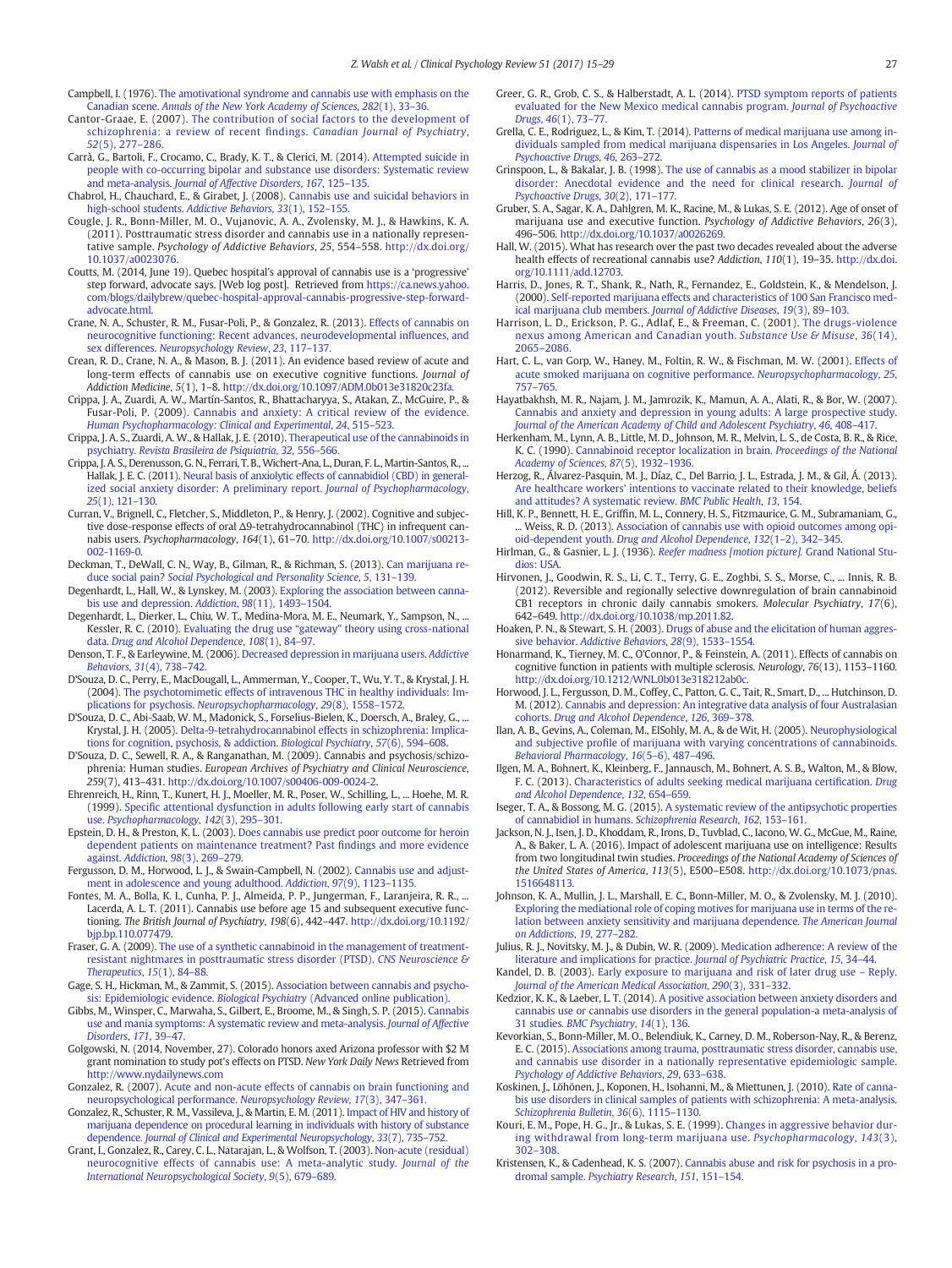<span id="page-13-0"></span>Kupfer, D. J., Detre, T., Koral, J., & Fajans, P. (1973). [A comment on the amotivational](http://refhub.elsevier.com/S0272-7358(16)30093-9/rf0545) [syndrome in marijuana smokers.](http://refhub.elsevier.com/S0272-7358(16)30093-9/rf0545) American Journal of Psychiatry, 130(12), 1319–[1322.](http://refhub.elsevier.com/S0272-7358(16)30093-9/rf0545)

Large, M., Sharma, S., Compton, M. T., Slade, T., & Nielssen, O. (2011). [Cannabis use and](http://refhub.elsevier.com/S0272-7358(16)30093-9/rf0550) [earlier onset of psychosis: A systematic meta-analysis.](http://refhub.elsevier.com/S0272-7358(16)30093-9/rf0550) Archives of General [Psychiatry](http://refhub.elsevier.com/S0272-7358(16)30093-9/rf0550), 68(6), 555–561.

Leung, W. (2014, November 14). Medicinal marijuana grower and UBC hope to test pot as PTSD treatment. The Globe and Mail Retrieved from [http://www.theglobeandmail.](http://www.theglobeandmail.com) [com](http://www.theglobeandmail.com)

Lev-Ran, S., Le Foll, B., McKenzie, K., George, T. P., & Rehm, J. (2013). [Bipolar disorder and](http://refhub.elsevier.com/S0272-7358(16)30093-9/rf0560) [co-occurring cannabis use disorders: Characteristics, co-morbidities and clinical cor](http://refhub.elsevier.com/S0272-7358(16)30093-9/rf0560)relates. [Psychiatry Research](http://refhub.elsevier.com/S0272-7358(16)30093-9/rf0560), 209(3), 459–465.

Lev-Ran, S., Roerecke, M., Le Foll, B., George, T. P., McKenzie, K., & Rehm, J. (2014). [The as](http://refhub.elsevier.com/S0272-7358(16)30093-9/rf0565)[sociation between cannabis use and depression: a systematic review and meta-anal](http://refhub.elsevier.com/S0272-7358(16)30093-9/rf0565)[ysis of longitudinal studies.](http://refhub.elsevier.com/S0272-7358(16)30093-9/rf0565) Psychological Medicine, 44(04), 797–810.

Lucas, P. (2012). [Cannabis as an adjunct to or substitute for opiates in the treatment of](http://refhub.elsevier.com/S0272-7358(16)30093-9/rf0570) [chronic pain, and implications for problematic substance use, public health, and](http://refhub.elsevier.com/S0272-7358(16)30093-9/rf0570) drug policy. [Journal of Psychoactive Drugs](http://refhub.elsevier.com/S0272-7358(16)30093-9/rf0570), 44(2), 125–133.

Lucas, P., Reiman, A., Earleywine, M., McGowan, S., Oleson, M., Coward, M. P., & Thomas, B. (2013). [Cannabis as a substitute for alcohol and other drugs: A dispensary-based sur](http://refhub.elsevier.com/S0272-7358(16)30093-9/rf0575)[vey of substitution effect in Canadian medical cannabis patients.](http://refhub.elsevier.com/S0272-7358(16)30093-9/rf0575) Addiction Research [and Theory](http://refhub.elsevier.com/S0272-7358(16)30093-9/rf0575), 21(5), 435–442.

Lucas, P., Walsh, Z., Crosby, K., Callaway, R., Belle-Isle, L., Kay, R., ... Holtzman, S. (2015). Substitutting cannabis for prescription drugs, alcohol and other substacnes among medical cannabis patients: The impact of contextual factors. Drug and Alcohol Review. http://dx.doi.org[/10.1111/dar.12323](http://dx.doi.org/10.1111/dar.12323) (Advance online publication).

Lynskey, M. T., Agrawal, A., Henders, A., Nelson, E. C., Madden, P. A., & Martin, N. G. (2012). [An Australian twin study of cannabis and other illicit drug use and misuse, and other](http://refhub.elsevier.com/S0272-7358(16)30093-9/rf0585) psychopathology. [Twin Research and Human Genetics](http://refhub.elsevier.com/S0272-7358(16)30093-9/rf0585), 15(05), 631–641.

Macdonald, S., Erickson, P., Wells, S., Hathaway, A., & Pakula, B. (2008). [Predicting vio](http://refhub.elsevier.com/S0272-7358(16)30093-9/rf0590)[lence among cocaine, cannabis, and alcohol treatment.](http://refhub.elsevier.com/S0272-7358(16)30093-9/rf0590) Addictive Behaviors, 33, 201–[205.](http://refhub.elsevier.com/S0272-7358(16)30093-9/rf0590)

Macleod, J., Oakes, R., Copello, A., Crome, L., Egger, M., Hickman, M., ... Smith, G. D. (2004). [Psychological and social sequelae of cannabis and other illicit drug use by young peo](http://refhub.elsevier.com/S0272-7358(16)30093-9/rf0595)[ple: A systematic review of longitudinal, general population studies.](http://refhub.elsevier.com/S0272-7358(16)30093-9/rf0595) Lancet, 363, 1579–[1588.](http://refhub.elsevier.com/S0272-7358(16)30093-9/rf0595)

Malchow, B., Hasan, A., Fusar-Poli, P., Schmitt, A., Falkai, P., & Wobrock, T. (2013). [Canna](http://refhub.elsevier.com/S0272-7358(16)30093-9/rf0600)[bis abuse and brain morphology in schizophrenia: A review of the available evidence.](http://refhub.elsevier.com/S0272-7358(16)30093-9/rf0600) [European Archives of Psychiatry and Clinical Neuroscience](http://refhub.elsevier.com/S0272-7358(16)30093-9/rf0600), 263, 3–13.

Malone, D. T., Hill, M. N., & Rubino, T. (2010). [Adolescent cannabis use and psychosis: Ep](http://refhub.elsevier.com/S0272-7358(16)30093-9/rf0605)[idemiology and neurodevelopmental models.](http://refhub.elsevier.com/S0272-7358(16)30093-9/rf0605) British Journal of Pharmacology, 160(3), 511–[522.](http://refhub.elsevier.com/S0272-7358(16)30093-9/rf0605)

Marmorstein, N. R., & Iacono, W. G. (2011). [Explaining associations between cannabis use](http://refhub.elsevier.com/S0272-7358(16)30093-9/rf0610) [disorders in adolescence and later major depression: A test of the psychosocial failure](http://refhub.elsevier.com/S0272-7358(16)30093-9/rf0610) model. [Addictive Behaviors](http://refhub.elsevier.com/S0272-7358(16)30093-9/rf0610), 36(7), 773–776.

Matheson, S. L., Shepherd, A. M., Laurens, K. R., & Carr, V. J. (2011). [A systematic meta-re](http://refhub.elsevier.com/S0272-7358(16)30093-9/rf0615)[view grading the evidence for non-genetic risk factors and putative antecedents of](http://refhub.elsevier.com/S0272-7358(16)30093-9/rf0615) schizophrenia. [Schizophrenia Research](http://refhub.elsevier.com/S0272-7358(16)30093-9/rf0615), 133, 133–142.

McGee, R., Williams, S., Poulton, R., & Moffitt, T. (2000). [A longitudinal study of cannabis](http://refhub.elsevier.com/S0272-7358(16)30093-9/rf0620) [use and mental health from adolescence to early adulthood.](http://refhub.elsevier.com/S0272-7358(16)30093-9/rf0620) Addiction, 95(4), 491–[503.](http://refhub.elsevier.com/S0272-7358(16)30093-9/rf0620)

McGlothlin, W., & West, L. (1968). [The marijuana problem: An overview.](http://refhub.elsevier.com/S0272-7358(16)30093-9/rf0625) American Journal [of Psychiatry](http://refhub.elsevier.com/S0272-7358(16)30093-9/rf0625), 125, 370–378.

McLaren, J. A., Silins, E., Hutchinson, D., Mattick, R. P., & Hall, W. (2010). [Assessing evi](http://refhub.elsevier.com/S0272-7358(16)30093-9/rf0630)[dence for a causal link between cannabis and psychosis: A review of cohort studies.](http://refhub.elsevier.com/S0272-7358(16)30093-9/rf0630) [The International Journal on Drug Policy](http://refhub.elsevier.com/S0272-7358(16)30093-9/rf0630), 21, 10–19.

Meier, M. H., Caspi, A., Ambler, A., Harrington, H., Houts, R., Keefe, R. S., ... Moffitt, T. E. (2012). Persistent cannabis users show neuropsychological decline from childhood to midlife. Proceedings of the National Academy of Sciences of the United States of America, 109(40), E2657–E2664. http://dx.doi.org[/10.1073/pnas.1206820109](http://dx.doi.org/10.1073/pnas.1206820109).

Mikuriya, T. (2004). [Cannabis as a substitute for alcohol: A harm reduction approach.](http://refhub.elsevier.com/S0272-7358(16)30093-9/rf0640) [Journal of Cancer Therapy](http://refhub.elsevier.com/S0272-7358(16)30093-9/rf0640), 4, 79–93.

Minozzi, S., Davoli, M., Bargagli, A. M., Amato, L., Vecchi, S., & Perucci, C. A. (2010). [An](http://refhub.elsevier.com/S0272-7358(16)30093-9/rf0645) [overview of systematic reviews on cannabis and psychosis: Discussing apparently](http://refhub.elsevier.com/S0272-7358(16)30093-9/rf0645) conflicting results. [Drug and Alcohol Review](http://refhub.elsevier.com/S0272-7358(16)30093-9/rf0645), 29(3), 304–317.

Model, K. E. (1993). [The effect of marijuana decriminalization on hospital emergency](http://refhub.elsevier.com/S0272-7358(16)30093-9/rf0650) drug episodes: 1975–1978. [Journal of the American Statistical Association](http://refhub.elsevier.com/S0272-7358(16)30093-9/rf0650), 88, 737–[747.](http://refhub.elsevier.com/S0272-7358(16)30093-9/rf0650)

Mojarrad, M., Samet, J. H., Cheng, D. M., Winter, M. R., & Saitz, R. (2014). [Marijuana use](http://refhub.elsevier.com/S0272-7358(16)30093-9/rf0655) [and achievement of abstinence from alcohol and other drugs among people with](http://refhub.elsevier.com/S0272-7358(16)30093-9/rf0655) [substance dependence: A prospective cohort study.](http://refhub.elsevier.com/S0272-7358(16)30093-9/rf0655) Drug and Alcohol Dependence, 142[, 91](http://refhub.elsevier.com/S0272-7358(16)30093-9/rf0655)–97.

Mokrysz, C., Landy, R., Gage, S. H., Munafò, M. R., Roiser, J. P., & Curran, H. V. (2016). [Are IQ](http://refhub.elsevier.com/S0272-7358(16)30093-9/rf2995) [and education outcomes in teenagers related to their cannabis use? A prospective co](http://refhub.elsevier.com/S0272-7358(16)30093-9/rf2995)hort study. [Journal of Psychopharmacology](http://refhub.elsevier.com/S0272-7358(16)30093-9/rf2995), 30, 159–168.

Moore, T. H., & Stuart, G. L. (2005). [A review of the literature on marijuana and interper-](http://refhub.elsevier.com/S0272-7358(16)30093-9/rf0660)sonal violence. [Aggression and Violent Behavior](http://refhub.elsevier.com/S0272-7358(16)30093-9/rf0660), 10(2), 171-192.

Moore, T. H., Zammit, S., Lingford-Hughes, A., Barnes, T. R., Jones, P. B., Burke, M., & Lewis, G. (2007). [Cannabis use and risk of psychotic or affective mental health outcomes: A](http://refhub.elsevier.com/S0272-7358(16)30093-9/rf0665) [systematic review.](http://refhub.elsevier.com/S0272-7358(16)30093-9/rf0665) Lancet, 370, 319–328.

Moore, T. H., Stuart, G. L., Meehan, J. C., Rhatigan, D. L., Hellmuth, J. C., & Keen, S. M. (2008). [Drug abuse and aggression between intimate partners: A meta-analytic review.](http://refhub.elsevier.com/S0272-7358(16)30093-9/rf0670) [Clinical Psychology Review](http://refhub.elsevier.com/S0272-7358(16)30093-9/rf0670), 28, 247–274.

Moreau, J. J. (1845). [Hashish and mental illness. 1973](http://refhub.elsevier.com/S0272-7358(16)30093-9/rf0675). New York: Raven Press.

Morgan, C. J., & Curran, H. V. (2008). [Effects of cannabidiol on schizophrenia-like symp](http://refhub.elsevier.com/S0272-7358(16)30093-9/rf0680)[toms in people who use cannabis.](http://refhub.elsevier.com/S0272-7358(16)30093-9/rf0680) British Journal of Psychiatry, 192, 306–307.

Morral, A. R., McCaffrey, D. F., & Paddock, S. M. (2002). [Reassessing the marijuana gateway](http://refhub.elsevier.com/S0272-7358(16)30093-9/rf0685) effect. [Addiction](http://refhub.elsevier.com/S0272-7358(16)30093-9/rf0685), 97, 1493–1504.

Neumeister, A., Normandin, M. D., Pietrzak, R. H., Piomelli, D., Zheng, M. Q., Gujarro-Anton, A., Potenza, M. N., ... Huang, Y. (2013). Elevated brain cannabinoid CB1 receptor availability in post-traumatic stress disorder: A positron emission tomography study. Molecular Psychiatry, 18, 1034–1040. http://dx.doi.org[/10.1038/mp.2013.61](http://dx.doi.org/10.1038/mp.2013.61).

Nunberg, H., Kilmer, B., Pacula, R. L., & Burgdorf, J. R. (2011). [An analysis of applicants pre](http://refhub.elsevier.com/S0272-7358(16)30093-9/rf0695)[senting to a medical marijuana specialty practice in California.](http://refhub.elsevier.com/S0272-7358(16)30093-9/rf0695) Journal of Drug Policy [Analysis](http://refhub.elsevier.com/S0272-7358(16)30093-9/rf0695), 4(1).

O'Connell, T. J., & Bou-Matar, C. B. (2007). [Long term marijuana users seeking medi](http://refhub.elsevier.com/S0272-7358(16)30093-9/rf0700)cal cannabis in California (2001–[2007\): Demographics, social characteristics,](http://refhub.elsevier.com/S0272-7358(16)30093-9/rf0700) [patterns of cannabis and other drug use of 4117 applicants.](http://refhub.elsevier.com/S0272-7358(16)30093-9/rf0700) Harm Reduction [Journal](http://refhub.elsevier.com/S0272-7358(16)30093-9/rf0700), 4, 16.

Ogborne, A. C., Smart, R. G., Weber, T., & Birchmore-Timney, C. (2000). [Who is using](http://refhub.elsevier.com/S0272-7358(16)30093-9/rf0705) [cannabis as a medicine: An exploratory study.](http://refhub.elsevier.com/S0272-7358(16)30093-9/rf0705) Journal of Psychoactive Drugs, 32, 435–[443.](http://refhub.elsevier.com/S0272-7358(16)30093-9/rf0705)

Page, S. A., & Verhoef, M. J. (2006). [Medicinal marijuana use: Experiences of people with](http://refhub.elsevier.com/S0272-7358(16)30093-9/rf0710) multiple sclerosis. [Canadian Family Physician](http://refhub.elsevier.com/S0272-7358(16)30093-9/rf0710), 52, 64–65.

Passie, T., Emrich, H. M., Karst, M., Brandt, S. D., & Halpern, J. H. (2012). [Mitigation of post](http://refhub.elsevier.com/S0272-7358(16)30093-9/rf0715)[traumatic stress symptoms by cannabis resin: A review of the clinical and neurobio](http://refhub.elsevier.com/S0272-7358(16)30093-9/rf0715)logical evidence. [Drug Testing and Analysis](http://refhub.elsevier.com/S0272-7358(16)30093-9/rf0715), 4, 649–659.

Pedersen, W., & Skardhamar, T. (2009). [Cannabis and crime: Findings from a longitudinal](http://refhub.elsevier.com/S0272-7358(16)30093-9/rf0720) study. [Addiction](http://refhub.elsevier.com/S0272-7358(16)30093-9/rf0720), 105, 109–118.

Peters, E. N., Budney, A. J., & Carroll, K. M. (2012). [Clinical correlates of co-occuring canna](http://refhub.elsevier.com/S0272-7358(16)30093-9/rf0725)[bis and tobacco use: a systematic review.](http://refhub.elsevier.com/S0272-7358(16)30093-9/rf0725) Addiction, 107, 1404–1417.

Pierre, J. M. (2010). [Psychosis associated with medical marijuana: Risks vs bene](http://refhub.elsevier.com/S0272-7358(16)30093-9/rf0730)fits of medical cannabis use. [The American Journal of Psychiatry](http://refhub.elsevier.com/S0272-7358(16)30093-9/rf0730), 167, 598–599.

Pope, H. G., Gruber, A. J., Hudson, J. I., Cohane, G., Huestis, M. A., & Yurgelun-Todd, D. (2003). [Early-onset cannabis use and cognitive de](http://refhub.elsevier.com/S0272-7358(16)30093-9/rf0735)ficits: What is the nature of the association? [Drug and Alcohol Dependence](http://refhub.elsevier.com/S0272-7358(16)30093-9/rf0735), 69(3), 303–310.

Price, C., Hemmingsson, T., Lewis, G., Zammit, S., & Allebeck, P. (2009). [Cannabis and sui](http://refhub.elsevier.com/S0272-7358(16)30093-9/rf0740)cide: Longitudinal study. [The British Journal of Psychiatry](http://refhub.elsevier.com/S0272-7358(16)30093-9/rf0740), 195(6), 492–497.

Proal, A. C., Fleming, J., Galvez-Buccollini, J. A., & Delisi, L. E. (2014). [A controlled family](http://refhub.elsevier.com/S0272-7358(16)30093-9/rf0745) [study of cannabis users with and without psychosis.](http://refhub.elsevier.com/S0272-7358(16)30093-9/rf0745) Schizophrenia Research, 152, 283–[288.](http://refhub.elsevier.com/S0272-7358(16)30093-9/rf0745)

Radhakrishnan, R., Wilkinson, S. T., & D'Souza, D. C. (2014). Gone to pot – [A review of the](http://refhub.elsevier.com/S0272-7358(16)30093-9/rf0750) [association between cannabis and psychosis.](http://refhub.elsevier.com/S0272-7358(16)30093-9/rf0750) Frontiers in Psychiatry, 5, 54.

Rajapakse, S., & Rodrigo, C. (2009). [Cannabis and schizophrenia spectrum disorders: A re](http://refhub.elsevier.com/S0272-7358(16)30093-9/rf0755)view of clinical studies. [Indian Journal of Psychological Medicine](http://refhub.elsevier.com/S0272-7358(16)30093-9/rf0755), 31, 62.

Ramesh, D., Owens, R., Kinsey, S., Cravatt, B., Sim-Selley, L., & Lichtman, A. (2011). [Effects](http://refhub.elsevier.com/S0272-7358(16)30093-9/rf0760) [of chronic manipulation of the endocannabinoid system on precipitated opioid with](http://refhub.elsevier.com/S0272-7358(16)30093-9/rf0760)drawal. [21st Annual Symposium on the Cannabinoids. International Cannabinoid](http://refhub.elsevier.com/S0272-7358(16)30093-9/rf0760) Research Society. (pp. 3–[22\). NC, USA: Research Triangle Park.](http://refhub.elsevier.com/S0272-7358(16)30093-9/rf0760)

Ramo, D. E., Liu, H., & Prochaska, J. J. (2012). [Tobacco and marijuana use among adoles](http://refhub.elsevier.com/S0272-7358(16)30093-9/rf0765)[cents and young adults: A systematic review of co-use.](http://refhub.elsevier.com/S0272-7358(16)30093-9/rf0765) Clinical Psychology Review, 32[, 105](http://refhub.elsevier.com/S0272-7358(16)30093-9/rf0765)–121.

Ranganathan, M., & D'Souza, D. C. (2006). [The acute effects of cannabinoids on memory in](http://refhub.elsevier.com/S0272-7358(16)30093-9/rf0770) humans: a review. [Psychopharmacology](http://refhub.elsevier.com/S0272-7358(16)30093-9/rf0770), 188(4), 425–444.

Rapp, C., Bugra, H., Riecher-Rossler, A., Tamagni, C., & Borgwardt, S. (2012). [Effects of can](http://refhub.elsevier.com/S0272-7358(16)30093-9/rf0775)[nabis use on human brain structure in psychosis: a systematic review combining in](http://refhub.elsevier.com/S0272-7358(16)30093-9/rf0775) [vivo structural neuroimaging and post mortem studies.](http://refhub.elsevier.com/S0272-7358(16)30093-9/rf0775) Current Pharmaceutical Design, 18[\(32\), 5070](http://refhub.elsevier.com/S0272-7358(16)30093-9/rf0775)–5080.

Rasic, D., Weerasinghe, S., Asbridge, M., & Langille, D. B. (2013). [Longitudinal associations](http://refhub.elsevier.com/S0272-7358(16)30093-9/rf0780) [of cannabis and illicit drug use with depression, suicidal ideation and suicidal at](http://refhub.elsevier.com/S0272-7358(16)30093-9/rf0780)[tempts among Nova Scotia high school students.](http://refhub.elsevier.com/S0272-7358(16)30093-9/rf0780) Drug and Alcohol Dependence, 129[\(1\), 49](http://refhub.elsevier.com/S0272-7358(16)30093-9/rf0780)–53.

Reiman, A. (2007). [Medical cannabis patients: patient pro](http://refhub.elsevier.com/S0272-7358(16)30093-9/rf0785)files and health care utilization patterns. [Complementary Health Practice Review](http://refhub.elsevier.com/S0272-7358(16)30093-9/rf0785), 12, 31–50.

Reiman, A. (2009). [Cannabis as a substitute for alcohol and other drugs.](http://refhub.elsevier.com/S0272-7358(16)30093-9/rf0790) Harm Reduction [Journal](http://refhub.elsevier.com/S0272-7358(16)30093-9/rf0790), 6, 35.

Reinarman, C., Nunberg, H., Lanthier, F., & Heddleston, T. (2011). [Who are medical mari](http://refhub.elsevier.com/S0272-7358(16)30093-9/rf0795)[juana patients? Population characteristics from nine California assessment clinics.](http://refhub.elsevier.com/S0272-7358(16)30093-9/rf0795) [Journal of Psychoactive Drugs](http://refhub.elsevier.com/S0272-7358(16)30093-9/rf0795), 43, 128–135.

Richmond, M. K., Pampel, F. C., Rovera, L. S., Broderick, K. B., Reimann, B., & Fischer, L. (2015). [Frequency and risk of marijuana use among substance-using health care pa](http://refhub.elsevier.com/S0272-7358(16)30093-9/rf0800)[tients in Colorado with and without access to state legalized medical marijuana.](http://refhub.elsevier.com/S0272-7358(16)30093-9/rf0800) [Journal of Psychoactive Drugs](http://refhub.elsevier.com/S0272-7358(16)30093-9/rf0800), 47, 1.

Ringen, P. A., Vaskinn, A., Sundet, K., Engh, J. A., Jonsdottir, H., Simonsen, C., ... Andreassen, O. A. (2010). [Opposite relationships between cannabis use and neurocognitive func](http://refhub.elsevier.com/S0272-7358(16)30093-9/rf0805)[tioning in bipolar disorder and schizophrenia.](http://refhub.elsevier.com/S0272-7358(16)30093-9/rf0805) Psychological Medicine, 40(08), 1337–[1347.](http://refhub.elsevier.com/S0272-7358(16)30093-9/rf0805)

Roffman, R. A., & Stephens, R. S. (2006). [Cannabis dependence: its nature, consequences, and](http://refhub.elsevier.com/S0272-7358(16)30093-9/rf0810) treatment. [Cambridge, UK; New York: Cambridge University Press.](http://refhub.elsevier.com/S0272-7358(16)30093-9/rf0810)

Roitman, P., Mechoulam, R., Cooper-Kazaz, R., & Shalev, A. (2014). [Preliminary, open](http://refhub.elsevier.com/S0272-7358(16)30093-9/rf0815)label, pilot study of add-on oral Δ[9-tetrahydrocannabinol in chronic post-traumatic](http://refhub.elsevier.com/S0272-7358(16)30093-9/rf0815) stress disorder. [Clinical Drug Investigation](http://refhub.elsevier.com/S0272-7358(16)30093-9/rf0815), 34(8), 587–591.

Russo, E. B. (2011). [Taming THC: potential cannabis synergy and phytocannabinoid-ter](http://refhub.elsevier.com/S0272-7358(16)30093-9/rf0820)penoid entourage effects. [British Journal of Pharmacology](http://refhub.elsevier.com/S0272-7358(16)30093-9/rf0820), 163(7), 1344–1364.

Russo, E., & Guy, G. W. (2006). [A tale of two cannabinoids: the therapeutic rationale for](http://refhub.elsevier.com/S0272-7358(16)30093-9/rf0825) [combining tetrahydrocannabinol and cannabidiol.](http://refhub.elsevier.com/S0272-7358(16)30093-9/rf0825) Medical Hypotheses, 66(2), 234–[246.](http://refhub.elsevier.com/S0272-7358(16)30093-9/rf0825)

Russo, E. B., & McPartland, J. M. (2003). [Cannabis is more than simply](http://refhub.elsevier.com/S0272-7358(16)30093-9/rf0830) Δ9-tetrahydrocannabinol. [Psychopharmacology](http://refhub.elsevier.com/S0272-7358(16)30093-9/rf0830), 165(4), 431–432.

Rylander, M., Valdez, C., & Nussbaum, A. M. (2014). [Does the legalization of medical mar](http://refhub.elsevier.com/S0272-7358(16)30093-9/rf0835)ijuana increase completed suicide? [The American Journal of Drug and Alcohol Abuse](http://refhub.elsevier.com/S0272-7358(16)30093-9/rf0835), 40[\(4\), 269](http://refhub.elsevier.com/S0272-7358(16)30093-9/rf0835)–273.